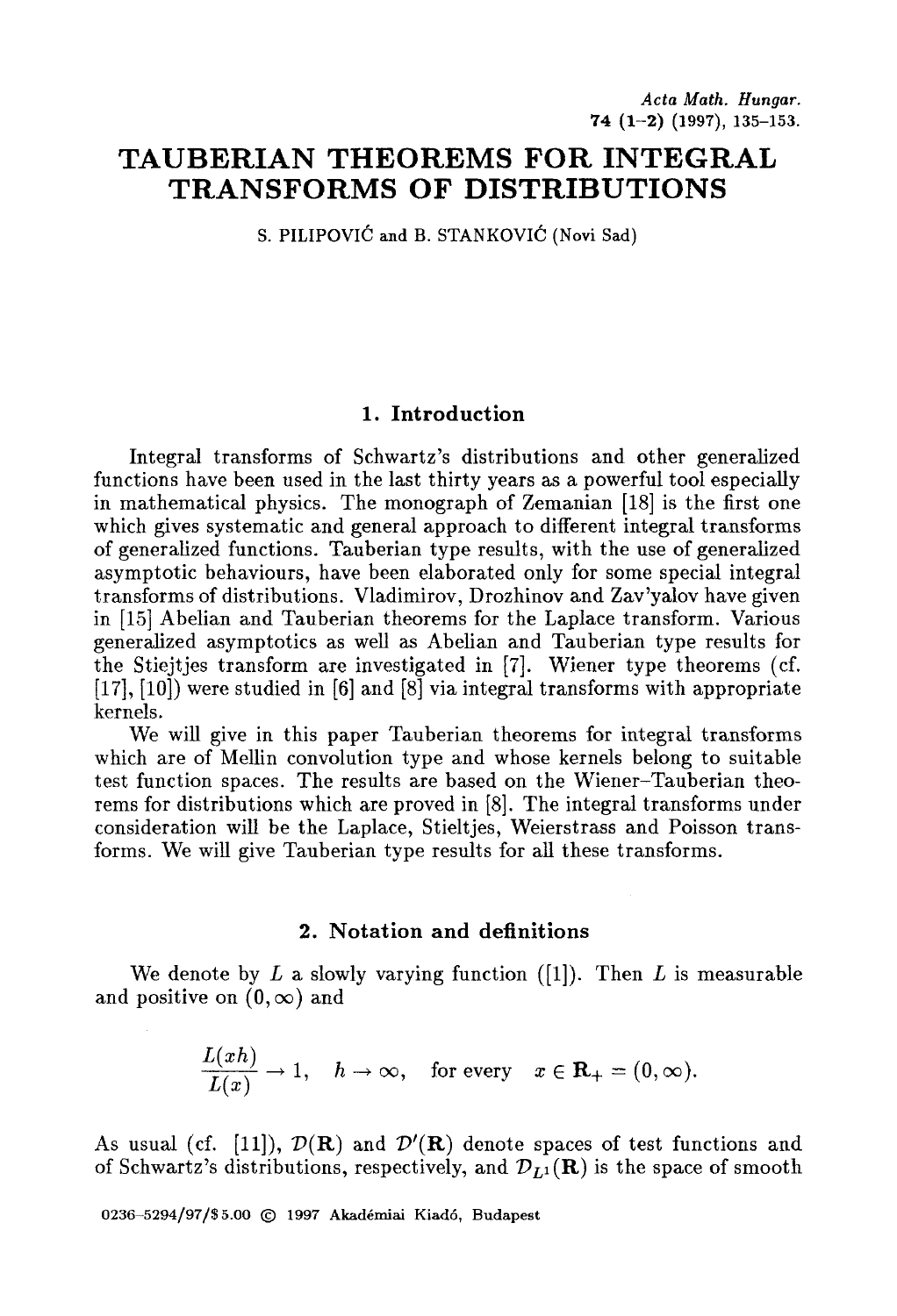functions  $\varphi$  on  $\mathbf{R}$  ( $\varphi \in C^{\infty}(\mathbf{R})$ ) such that

$$
\big\|\,\varphi^{(i)}\big\|_{L^1}<\infty,\quad i\in\mathbf{N}_0=\{0,1,\ldots\}.
$$

The strong dual of  $\mathcal{D}_{L^1}(\mathbf{R})$  is denoted by  $\mathcal{B}'$ . The space of tempered distributions with the support contained in  $[0, \infty)$  is denoted by  $S'_{+}$ . It is isomorphic to the strong dual of the space  $S_{[0,\infty)} \equiv S_+$ . Elements of  $S_+$  are smooth functions  $\varphi$  on  $(0, \infty)$  whose all derivatives admit continuous extensions onto  $[0, \infty)$  and all the norms

$$
\|\varphi\|_{k} = \sup \left\{ (1+x^2)^{k/2} |\varphi^{(i)}(x)| \, ; x \in [0,\infty), i \leqq k \right\}, \quad k \in \mathbb{N}_0,
$$

are finite.

Recall ([15]), an  $f \in S'_{+}$  has the quasiasymptotics related to some positive measurable function  $\rho(k)$ ,  $k > 0$ , if there exists  $g \in S'_{+}$ ,  $g \neq 0$ , such that

(1) 
$$
\lim_{k \to \infty} \left\langle \frac{f(kx)}{\rho(k)}, \phi(x) \right\rangle = \langle g, \phi \rangle, \quad \phi \in \mathcal{S}.
$$

We write it in short:  $f \stackrel{q}{\sim} g$  related to  $\rho$ .

In this case, it is well known (cf. [15]) that there are  $\alpha \in \mathbf{R}$ , slowly varying function L and  $C \neq 0$  such that  $\rho(k) = k^{\alpha}L(k)$ ,  $k > 0$ , and  $q = C\theta_{\alpha+1}$ , where

$$
\theta_{\alpha+1}(x) = \begin{cases} \frac{H(x)x^{\alpha}}{\Gamma(\alpha+1)}, & \alpha > -1 \\ D^n \theta_{\alpha+n+1}(x), & \alpha + n > -1, n \in \mathbb{N}, x \in \mathbb{R}; \end{cases}
$$

H is the Heaviside function and  $D$  is the symbol for the derivative.

REMARK. It is enough to take  $\phi \in \mathcal{S}_+$  in (1) (cf. [15] p. 50-51).

We denote by  $\eta$  a smooth function which is equal to 1 in a neighbourhood of  $+\infty$  and to 0 in a neighbourhood of  $-\infty$ .

Put

(2) 
$$
c(x) = \begin{cases} L(\exp x) \exp(\alpha x), & x \geq 0, \\ \exp(\beta x), & x < 0, \end{cases}
$$

with the assumption  $\alpha > \beta$ .

We need a smooth approximation  $c^*$  of  $c$ . Let

$$
\omega \in C^{\infty}(\mathbf{R}), \text{ supp } \omega \subset [-1,1], \omega \geq 0 \text{ and } \int_{-1}^{1} \omega(t) dt = 1.
$$

*Acta Mathematica Huugarica 7It, t997*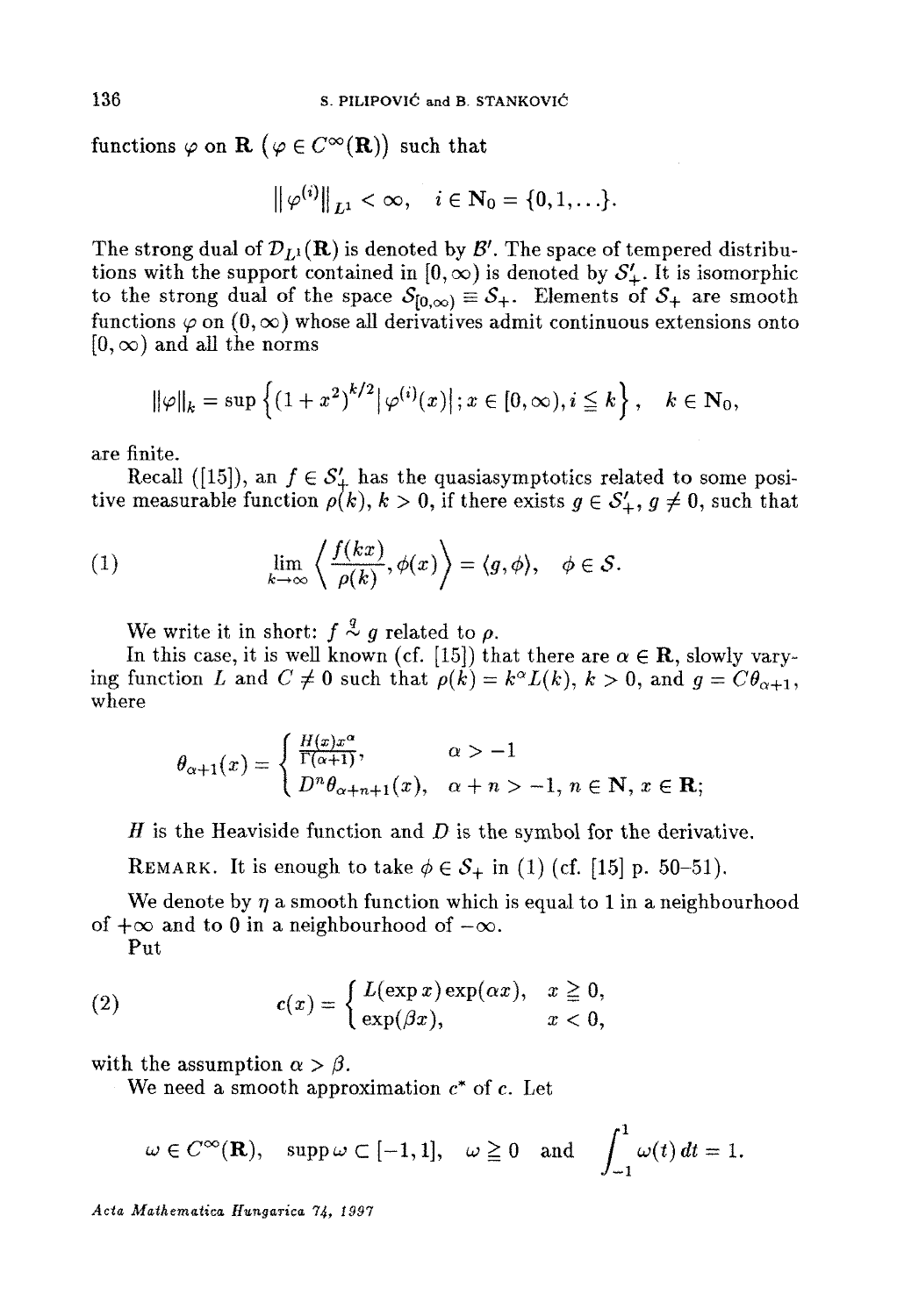Put  $L^*(\exp x) = (L(\exp t) * \omega(t))(x), x \in \mathbb{R}$ . We define  $c^*$  to be smooth and positive on  $\overline{\mathbf{R}}$  and

(3) 
$$
c^*(x) = \begin{cases} L^*(\exp x) \exp(\alpha x), & x > 1, \\ \exp \beta x, & x < 0. \end{cases}
$$

It is easy to see that for every  $x$ 

$$
L^*\big(\exp(x+h)\big)/L(\exp h)\to 1,\quad h\to\infty.
$$

We denote by  $e$  and  $e^*$  the functions

(4) 
$$
e(x) = c(\log x)
$$
 and  $e^*(x) = c^*(\log x)$ ,  $x > 0$ .

The functions  $\eta$ ,  $c$ ,  $c^*$ ,  $e$  and  $e^*$  will be used in the sequel.

The Fourier transform of an  $f \in L^1(\mathbf{R})$  is defined by

$$
\mathcal{F}[f](\xi) = \hat{f}(\xi) = \int_{\mathbf{R}} e^{-i\xi t} f(t) dt, \quad \xi \in \mathbf{R},
$$

and if  $f \in L^1_{loc}(\mathbf{R}_+),$  then the Mellin transform is defined by

$$
\mathcal{M}[f](s) = \int_0^\infty f(x) x^{-s-1} dx,
$$

for those  $s \in \mathbb{C}$  for which this integral exists.

## **3. Some relations between the basic spaces on the real line and the half line**

We denote by  $\tilde{\mathcal{D}}_{L^1}(\mathbf{R}_+)$  the space of smooth functions  $\phi$  defined on  $\mathbf{R}_+$ for which all the seminorms

$$
r_k(\phi) = \int_{\mathbf{R}_+} |(Dx)^k \phi(x)| dx, \quad k \in \mathbf{N}_0,
$$

are finite, where  $(Dx)\phi(x) = \frac{d}{dx}(x\phi(x))$ 

Note that  $r_0$  is a norm. This sequence of seminorms defines the topological structure in  $\tilde{\mathcal{D}}_{L1}(\mathbf{R}_{+}).$ 

Define

$$
\chi_1: C^{\infty}(\mathbf{R}_+) \to C^{\infty}(\mathbf{R}), \quad \phi(x) \mapsto e^y \phi(e^y), \quad x = e^y, \quad y \in \mathbf{R},
$$
  

$$
\chi_2: C^{\infty}(\mathbf{R}) \to C^{\infty}(\mathbf{R}_+), \quad \psi(y) \mapsto \frac{1}{x} \psi(\log x), \quad y = \log x, \quad x \in \mathbf{R}_+
$$

*Acta Maghematica Hungarica 7.,~, I997*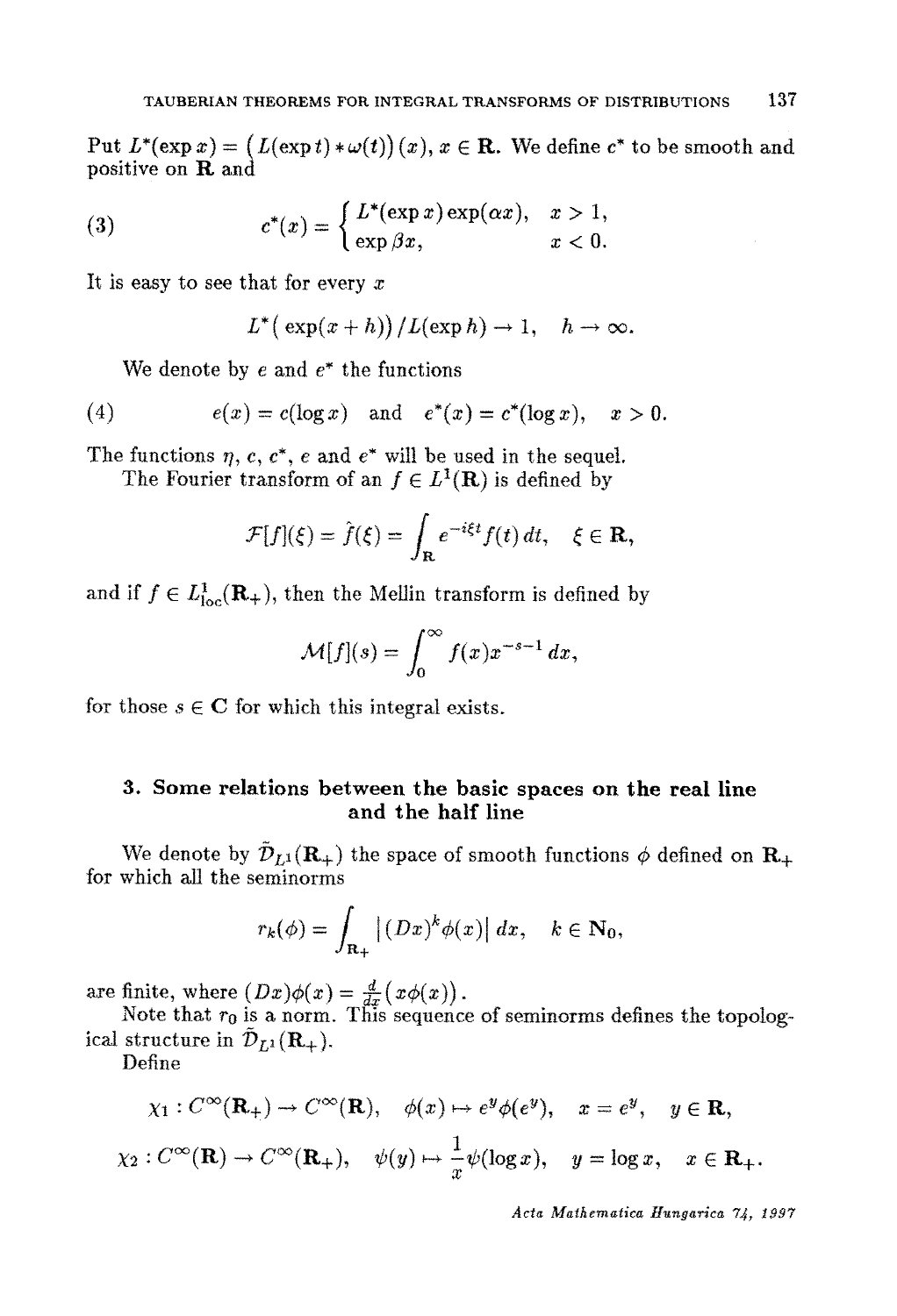Clearly, they are inverse to each other and thus, they are bijections.

PROPOSITION 1. *The mapping*  $\chi_1$  *is a topological isomorphism of*  $\mathcal{D}(\mathbf{R}_+)$ *onto*  $\mathcal{D}(\mathbf{R})$ , and of  $\tilde{\mathcal{D}}_{L^1}(\mathbf{R}_+)$  onto  $\mathcal{D}_{L^1}(\mathbf{R})$ . Its inverse is  $\chi_2$ .

PROOF. We shall prove only that  $\chi_1 : \tilde{\mathcal{D}}_{L_1}(\mathbf{R}_+) \to \mathcal{D}_{L_1}(\mathbf{R})$  is a topological isomorphism.

The following formulae can be simply proved:

$$
(Dx)^{k}\phi(x) = \sum_{j=0}^{k} a_{k,j}x^{j}\phi^{(j)}(x), \quad x \in \mathbf{R}_{+}, \quad k \in \mathbf{N}_{0},
$$

$$
e^{(p+1)y}\phi^{(p)}(e^y)=\sum_{i=0}^p b_{p,i}(e^y\phi(e^y))^{(i)}, \quad y\in\mathbf{R}, \quad p\in\mathbf{N}_0, \quad \phi\in C^\infty(\mathbf{R}_+),
$$

where all the coefficients  $a_{k,j}$  and  $b_{p,i}$  are different from zero. This implies

$$
\int_0^\infty \left| (Dx)^k \phi(x) \right| dx \leqq \sum_{j=0}^k c_{k,j} \int_{-\infty}^\infty \left| \left( e^y \phi(e^y) \right)^{(j)} \right| dy, \quad k \in \mathbb{N}_0
$$

and

$$
\int_{-\infty}^{\infty}\left|\left(e^{y}\phi(e^{y})\right)^{(p)}\right|\,dy\leq \sum_{i=0}^{p}d_{p,i}\int_{0}^{\infty}\left|\left(Dx\right)^{i}\phi(x)\right|\,dx,\quad p\in \mathbf{N}_{0},
$$

where  $c_{k,j}$  and  $d_{p,i}$  are suitable positive constants. This implies that  $\chi_1$  is a topological isomorphism.  $\square$ 

Proposition 1 and  $\mathcal{D}(\mathbf{R}) \hookrightarrow \mathcal{D}_{L^1}(\mathbf{R})$  imply that  $\mathcal{D}(\mathbf{R}_+) \hookrightarrow \tilde{\mathcal{D}}_{L^1}(\mathbf{R}_+),$ where  $\hookrightarrow$  means that the left space is dense in the right one and that the inclusion mapping is continuous. Clearly,  $S_+$  is a subspace of  $\mathcal{D}_{L_1}(\mathbf{R}_+)$  and since it contains  $\mathcal{D}(\mathbf{R}_+)$ , it follows  $S_+ \hookrightarrow \tilde{\mathcal{D}}_{L^1}(\mathbf{R}_+)$ . This implies that  $\tilde{\mathcal{D}}'_{L^1}(\mathbf{R}_+)$  $\subset \mathcal{D}'(\mathbf{R}_+)$  and that all the elements of  $\tilde{\mathcal{D}}'_{L_1}(\mathbf{R}_+)$  are tempered distributions with the support contained in  $[0, \infty)$ .

Let  $\alpha, \beta \in \mathbf{R}, \delta > 0$  and  $q \in C^{\infty}(\mathbf{R}_{+})$  such that

$$
q(x) = \begin{cases} x^{-\alpha-\delta}, & 0 < x \leq 1/e, \\ x^{-\beta} & x > 1. \end{cases}
$$

Denote by  $E_{\alpha+\delta,\beta}$  the vector space of smooth functions  $\phi$  on  $\mathbf{R}_{+}$  such that all the seminorms

(5) 
$$
\alpha_k(\phi) = \int_{\mathbf{R}_+} q(x) x^{k-1} |\phi^{(k)}(x)| dx, \quad k \in \mathbf{N}_0,
$$

*Acta Mathematica Hungarica 74, t997*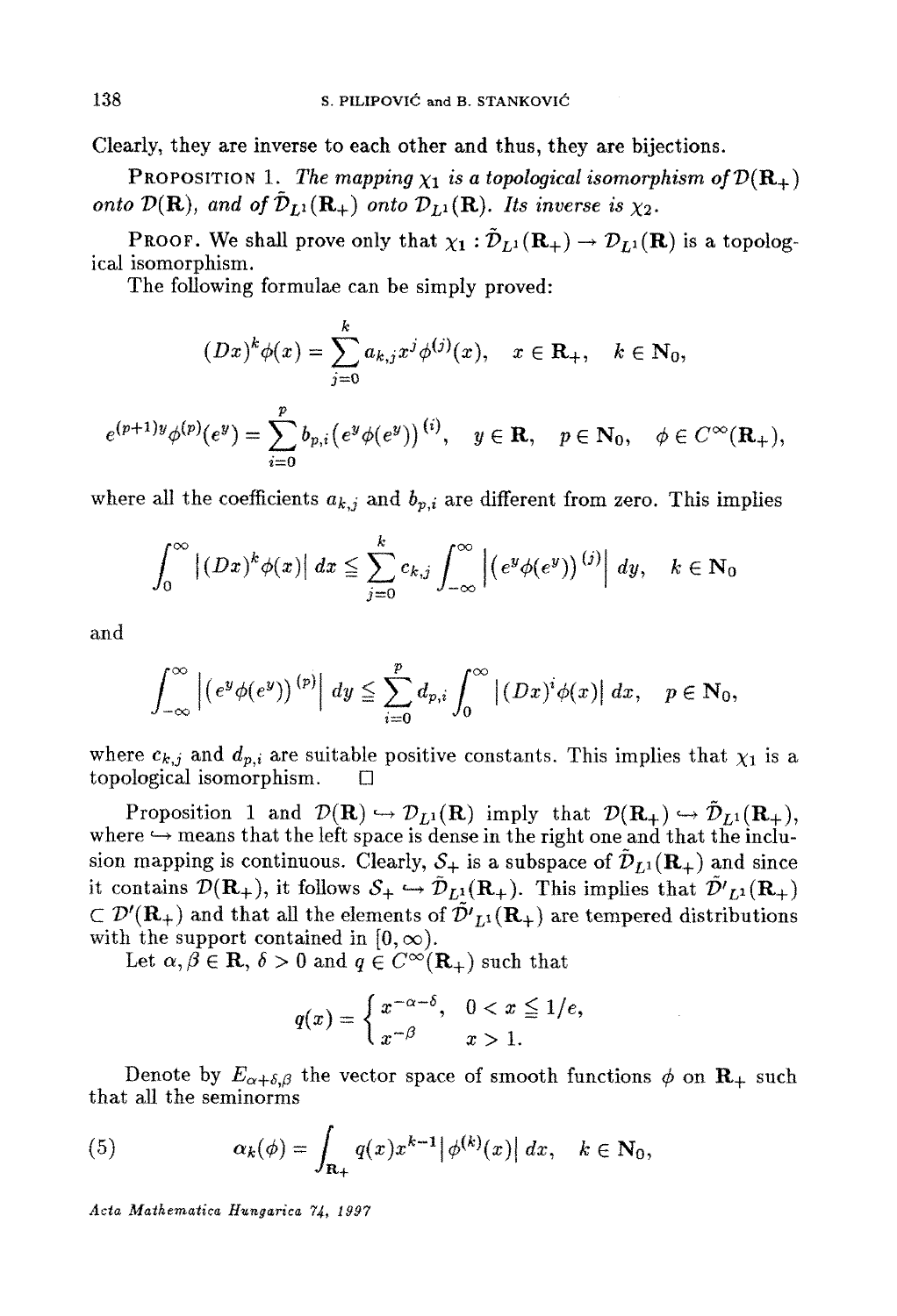are finite.

PROPOSITION 2. (i) *The mapping*  $\chi_3 : \phi(x) \mapsto q(e^{-y})\phi(e^{-y}), x = e^{-y}$ ,  $y \in \mathbf{R}$ , is a topological isomorphism of  $\widetilde{E}_{\alpha+\delta,\beta}$  onto  $\widehat{\mathcal{D}}_{L^1}(\mathbf{R})$ .

(ii) If  $k \in E_{\alpha+\delta,\beta}$  and  $K(t) = k(e^t)$ ,  $t \in \mathcal{R}$ , then  $\eta \check{K}e^{(\alpha+\delta)}$ ,  $(1-\eta)\check{K}e^{\beta}$ .  $E \in \mathcal{D}_{L_1}(\mathbf{R})$ , where  $\hat{K}$  denotes the function defined by  $\check{K}(x) = K(-x)$ ,  $x \in \mathbf{R}$ . (iii) *If*  $k \in E_{\alpha+\delta,\beta}$  and  $c^*$  is given by (3), then  $\chi_3(k)c^*(+h) \in \mathcal{D}_{L_1}(\mathbf{R})$  for *every*  $h \in \mathbf{R}$ .

PROOF. (i) One can prove by induction that for  $m \in \mathbb{N}_0$  and  $\phi \in E_{\alpha+\delta,\beta}$ ,

$$
(q(e^{-t})\phi(e^{-t}))^{(m)} = \sum_{k=0}^{m} a_{k,m} e^{(\alpha+\delta-k)t} \phi^{(k)}(e^{-t}), \quad t > 1
$$

and

$$
(q(e^{-t})\phi(e^{-t}))^{(m)} = \sum_{k=0}^{m} b_{k,m}e^{(\beta-k)t}\phi^{(k)}(e^{-t}), \quad t < 0.
$$

This implies that there is a constant  $C > 0$  such that

$$
\left\| \left( q(e^{-t}) \phi(e^{-t}) \right)^{(m)} \right\|_{L^1} \leqq C \sum_{i=0}^m \alpha_i(\phi),
$$

where  $\alpha_i$  are seminorms (5).

Thus the mapping  $\hat{E}_{\alpha+\delta,\beta} \to \mathcal{D}_{L_1}(\mathbf{R})$  is continuous. Let us prove the continuity of  $\mathcal{D}_{L^1}(\mathbf{R}) \to E_{\alpha+\delta,\beta}$ .

Let  $\psi \in \mathcal{D}_{L^{1}}(\mathbf{R})$ . Then, there exists  $\phi \in E_{\alpha+\delta,\beta}$  such that  $q(e^{-y})\phi(e^{-y})$  $\psi(y), y \in \mathbf{R}$ . Indeed, we have to prove that  $\phi(x) = \frac{1}{g(x)} \psi(\log x), x \in \mathbf{R}_+,$ is in  $E_{\alpha+\delta,\beta}$ .

It is easy to prove that

$$
q(x)x^{k-1}\phi^{(k)}(x) = \sum_{i=0}^{k} c_{i,k}x^{-1}\psi^{(i)}(\log x) \text{ for } x > 1/e
$$

which implies

$$
\int_{1}^{\infty} q(x)x^{k-1} |\phi^{(k)}(x)| dx \leq \sum_{i=0}^{k} |c_{i,k}| \int_{1}^{\infty} |\psi^{(i)}(\log x)| \frac{dx}{x}
$$
  

$$
\leq \sum_{i=0}^{k} |c_{i,k}| \int_{0}^{\infty} |\psi^{(i)}(y)| dy.
$$

*Acta Mathematica Hungarica 7~, 1997*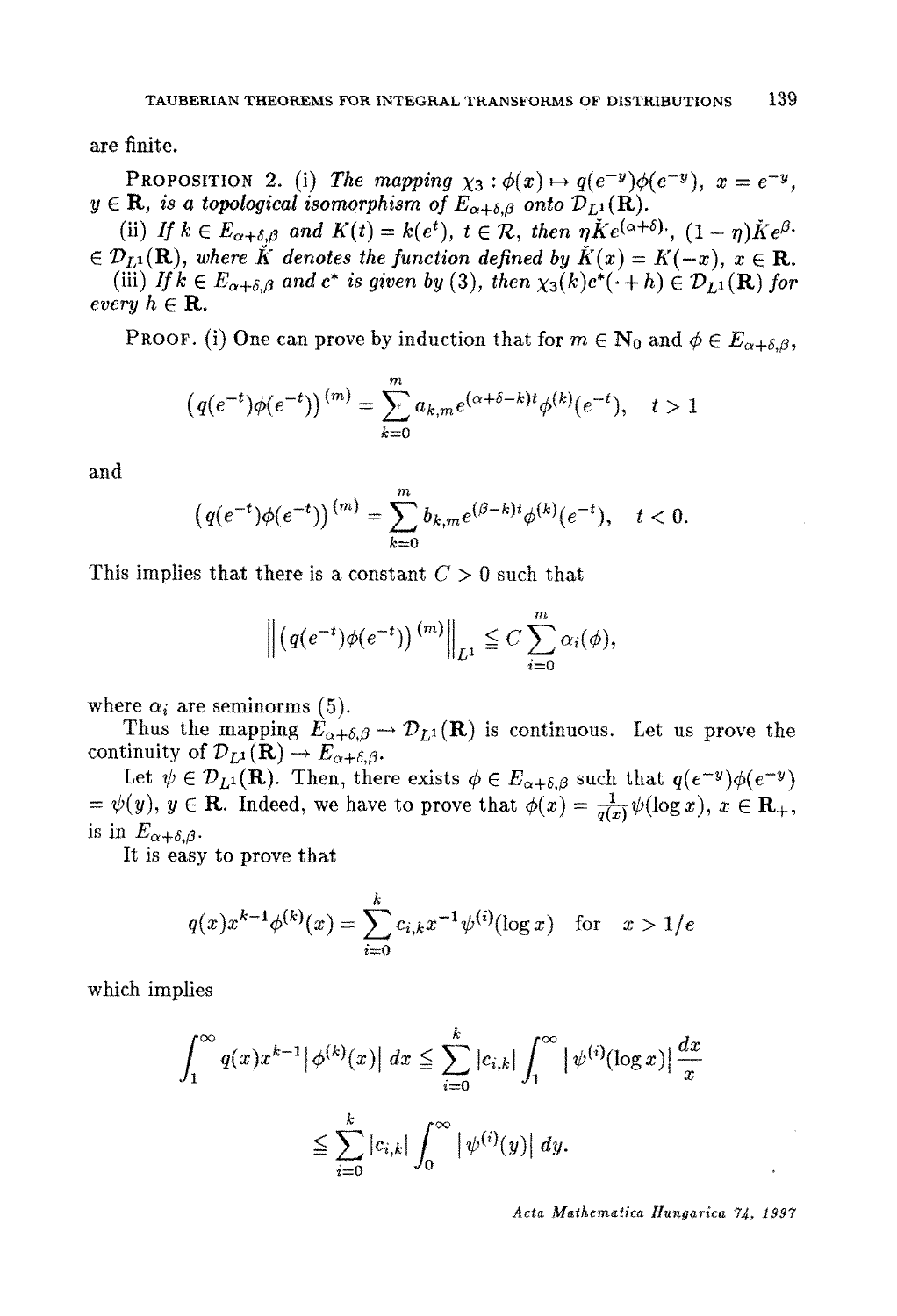In the same way we can prove that

$$
\int_0^1 q(x)x^{k-1} |\phi^{(k)}(x)| dx < C \sum_{i=0}^k ||\psi^{(i)}||_{L^1},
$$

which completes the proof of (i).

(ii) It follows by direct computation of  $\mathcal{D}_{L_1}$ -seminorms for given functions.

(iii) Let  $i, j \in \mathbb{N}_0$ ,  $h \in \mathbb{R}$  be fixed and  $x_0 = \max(1-h,h)$ . Then  $x + h > 1$ when  $x > x_0$  and  $x + h < 0$  when  $x < -x_0$ .

Let  $K(t) = k(e^t)$ ,  $t \in \mathbb{R}$ . By using the estimate

$$
|c^{*(i)}(x+h)\check{K}^{(j)}(x)| \leq \begin{cases} c_{i,j} \exp(\alpha x + \delta x) |\check{K}^{(j)}(x)|, & x+h > 1 \\ c_{i,j} \exp(\beta x) |\check{K}^{(j)}(x)|, & x+h < 0 \end{cases}
$$

for a fixed h, which is proved in [8], p. 512, it follows that  $c^*(\cdot + h)K \in$  ${\cal D}_{L1}({\bf R}).$ 

# 4. Tauberian theorems for the Mellin convolution type transforms

First, we recall the results from [8] (Theorems A and B and Proposition A) which will be used in the sequel. For the notation see Section 2.

THEOREM A. Let  $f \in \mathcal{B}'$  and  $K \in \mathcal{D}_{L}(\mathbf{R})$  such that  $\mathcal{F}[K](\xi) \neq 0$ ,  $\xi \in \mathbf{R}$ . If

$$
\lim_{x \to \infty} (f * K)(x) = a \int_{\mathbf{R}} K(t) dt, \quad a \in \mathbf{R},
$$

*then for every*  $\psi \in \mathcal{D}_{L_1}(\mathbf{R})$ 

$$
\lim_{x \to \infty} (f * \psi)(x) = a \int_{\mathbf{R}} \psi(t) dt.
$$

THEOREM B. For  $f \in \mathcal{D}'(\mathbf{R})$  and  $K \in C^{\infty}(\mathbf{R})$  we assume:

(i) The set  $\{f(\cdot+h)/c(h); h \in \mathbf{R}\}\$ is bounded in  $\mathcal{D}'(\mathbf{R})$ .

(ii) *There exists*  $\delta > 0$  *such that* 

$$
\eta \check{K} \exp ((\alpha + \delta) \cdot), (1 - \eta) \check{K} \exp(\beta \cdot) \in \mathcal{D}_{L^{1}}(\mathbf{R}).
$$

*Then:* 

- a)  $\mathcal{F}[K \exp(-\alpha \cdot)](\xi) = \mathcal{F}[K](\xi i\alpha), \xi \in \mathbf{R}$ , exists.
- b) The convolution  $f * K$  exists.

*Acta Mathema~ica Hungavica 7~(, 1997*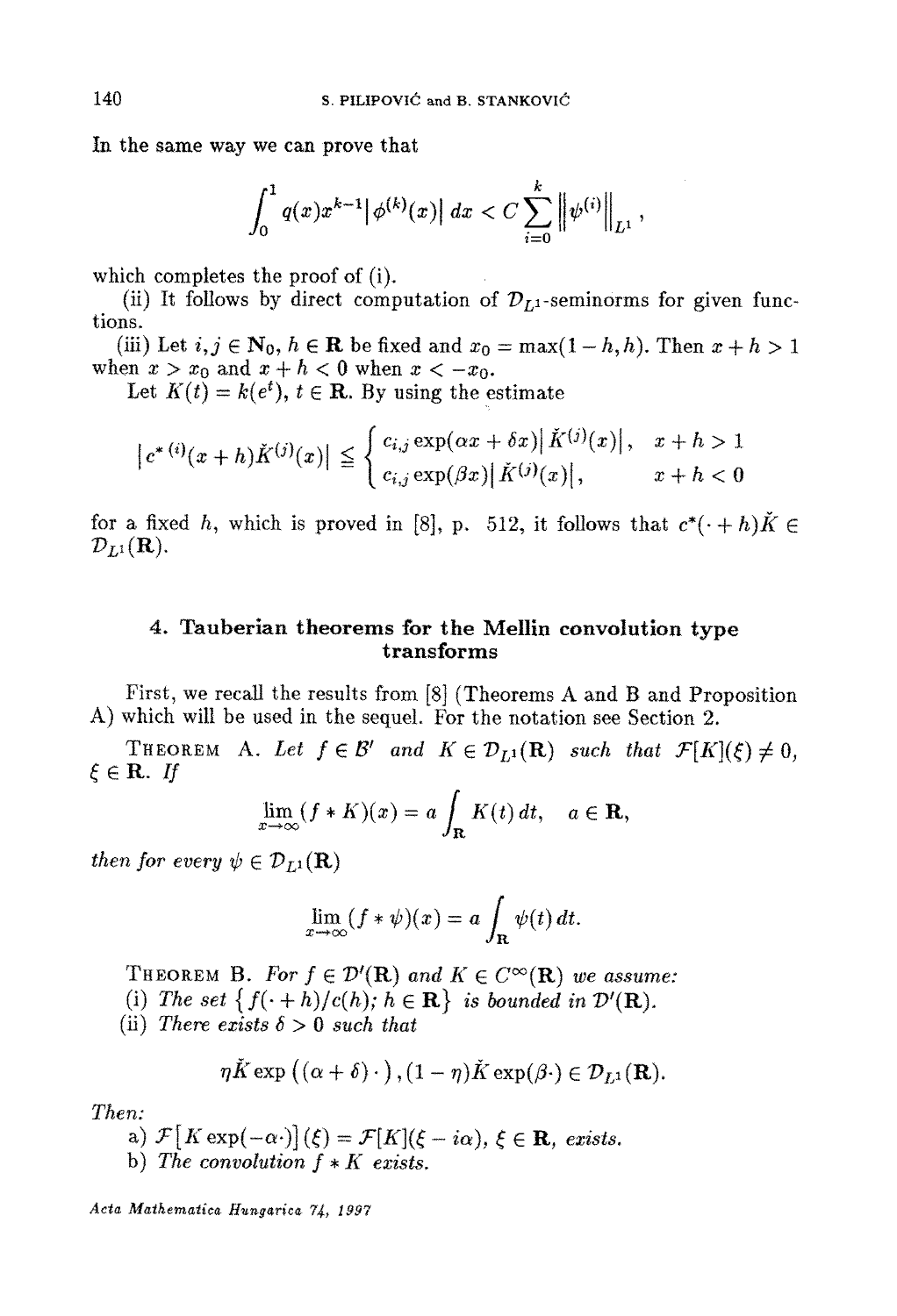*Moreover, if we assume:*   $(iii)$   $\mathcal{F}[K](\xi - i\alpha) \neq 0, \xi \in \mathbf{R}$ , and

 $\lim_{x\to\infty} \frac{\sqrt{x+K/(x)}}{L(\exp x)\exp(\alpha x)} = a \int_{\mathbf{R}} K(t) \exp(-\alpha t) dt, a \in \mathbf{R},$ *then* 

c) for every  $\psi \in C^{\infty}(\mathbf{R})$  for which  $\eta \check{\psi} \exp((\alpha + \delta) \cdot), (1 - \eta) \check{\psi} \exp(\beta \cdot)$  $\in \mathcal{D}_{L,1}(\mathbf{R})$ , there holds

$$
\lim_{x \to \infty} \frac{(f * \psi)(x)}{L(\exp x) \exp(\alpha x)} = a \int_{\mathbf{R}} \psi(t) \exp(-\alpha t) dt.
$$

PROPOSITION A. Let f and k be in  $L^1_{loc}(\mathbf{R}); \alpha, \beta \in \mathbf{R}, \alpha > \beta$  such that *a)*  $f/c \in L^{\infty}(\mathbf{R}),$ 

b)  $\check{k}$  exp  $((\alpha+\delta)^{\cdot}) \in L^1((a,\infty))$  and  $\check{k}$  exp $(\beta \cdot) \in L^1((-\infty,b))$  for some  $a, b \in \mathbf{R}$ , and some  $\delta > 0$ .

*Then*  $(f * k)(x)$ ,  $x \in \mathbf{R}$ , exists and  $\check{k} \exp(\alpha \cdot) \in L^1(\mathbf{R})$ . If  $\mathcal{F}[k \exp(-\alpha \cdot)]$  $\cdot$ j(y)  $\neq$  0, y  $\in$  **R**, and

$$
\lim_{x \to \infty} \frac{(f * k)(x)}{L(\exp x) \exp(\alpha x)} = a \int_{\mathbf{R}} k(t) \exp(-\alpha t) dt, \quad a \in \mathbf{R},
$$

*then for every*  $\psi \in L^1_{loc}(\mathbf{R})$  *such that*  $\check{\psi}$  exp $((\alpha + \delta) \cdot) \in L^1((a, \infty))$  *and*  $\check{\psi}$  exp( $\beta$ ·)  $\in L^1((-\infty, b))$ , there holds

$$
\lim_{x \to \infty} \frac{(f * \psi)(x)}{L(\exp x) \exp(\alpha x)} = a \int_{\mathbf{R}} \psi(t) \exp(-\alpha t) dt.
$$

*Particularly, if*  $\beta + 1 > 0$ *, then* 

$$
\int_0^x f(\log t) dt \sim \frac{a}{\alpha+1} x^{\alpha+1} L(x), \quad x \to \infty.
$$

Suppose that  $k \in C^{\infty}(\mathbf{R}_{+})$  and that the function

$$
t \mapsto \frac{1}{t} e^*(t) k\left(\frac{x}{t}\right), \quad t \in \mathbf{R}_+,
$$

belongs to  $\tilde{\mathcal{D}}_{L^1}(\mathbf{R}_+)$  for every  $x \in \mathbf{R}_+$ . Let  $F \in \mathcal{D}'(\mathbf{R}_+)$  such that  $F/e^*$  $\in \bar{\cal D'}_{L^1}({\bf R}_+)$ . We define the Mellin convolution by

(6) 
$$
(F_{\stackrel{*}{M}}^*k)(x) = \left\langle F(t)/e^*(t), \frac{1}{t}e^*(t)k\left(\frac{x}{t}\right) \right\rangle
$$

$$
= \left\langle F(xt)/e^*(xt), \frac{1}{t}e^*(xt)k\left(\frac{1}{t}\right) \right\rangle, \quad x \in \mathbf{R}_+
$$

*Acta Mathematica Hungarica 74, 1997*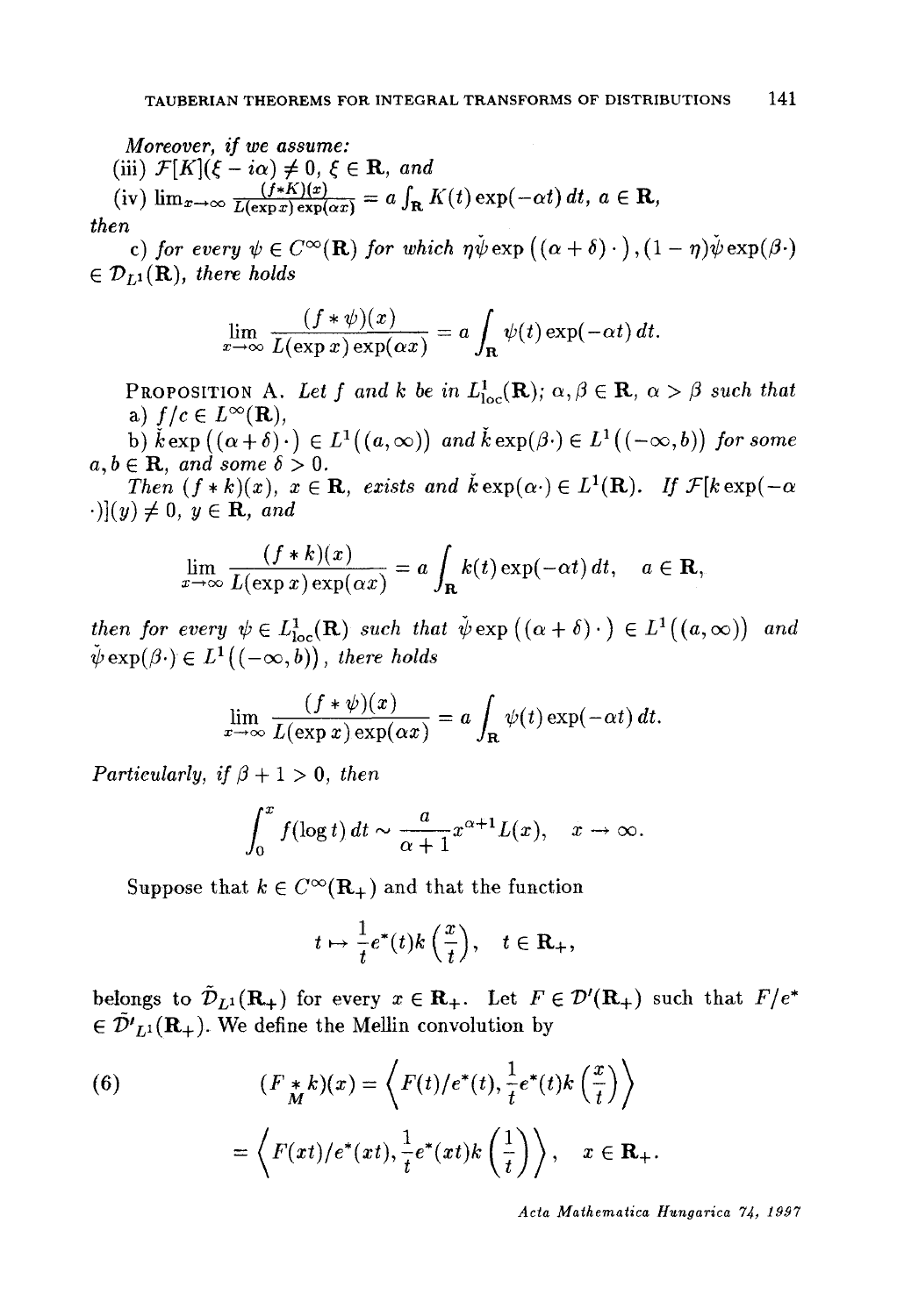We refer to [18], Chapter 4, for this convolution. Note that several important integral transforms of distributions are of this form.

THEOREM 1. Let  $F \in \mathcal{D}'(\mathbf{R}_+), k \in C^{\infty}(\mathbf{R}_+)$  and  $\alpha > \beta$  such that (i)' *the set*  $\left\{ \frac{F(u)}{e(u)} \right\}$ ;  $u \in \mathbf{R}_+$  *is bounded in*  $\mathcal{D}'(\mathbf{R}_+)$  *and* (ii)' the kernel k belongs to  $E_{\alpha+\delta,\beta}$  for some  $\delta > 0$ . *Then,*  a)'  $\mathcal{M}[x^{-\alpha}k(x)](i\xi), \xi \in \mathbf{R}$ , exists and b)'  $(F * k)$ ,  $x \in \mathbf{R}_+$ , *exists as well. Moreover, if we assume that*   $(iii)'$  *M* $[x^{-\alpha}k(x)](i\xi) \neq 0, \xi \in \mathbf{R}$ *, and*  $(iv)'$   $\lim_{x\to\infty} (F^*_Mk)(x)/e(x) =$  $\lim_{x\to\infty}\frac{1}{e(x)}\left\langle\frac{F(t)}{e^*(t)},\frac{e^*(t)}{t}k\left(\frac{x}{t}\right)\right\rangle=A\int_{\mathbf{R}_+}t^{-\alpha-1}k(t)\,dt,\quad A\in\mathbf{R},$ 

*then,* 

c)' the Mellin convolution  $(F * g)(x)$ ,  $x \in \mathbf{R}_+$ , *exists for every g*  $\in E_{\alpha+\delta,\beta}$ *and* 

(7) 
$$
\frac{(F * g)(x)}{e(x)} \to A \int_{\mathbf{R}_+} t^{-\alpha - 1} g(t) dt, \quad x \to \infty
$$

 $(e$  and  $e^*$  are defined in  $(4)$ ).

PROOF. We will show that the assumptions of Theorem 1 imply those of Theorem B. Then we will prove the assertions of Theorem 1 by using the conclusions of Theorem B.

Put  $K(t) = k(e^t), t \in \mathbb{R}$ . By Proposition 2 (ii), assumption (ii)' implies that

$$
\eta \check{K}e^{(\alpha+\delta)} \cdot (1-\eta)\check{K}e^{\beta} \in \mathcal{D}_{L^{1}}(\mathbf{R}).
$$

Assumptions  $\alpha > \beta$  and  $k \in E_{\alpha+\delta,\beta}$  imply that

$$
\int_0^\infty x^{-\alpha} k(x) x^{-i\xi-1} \, dx
$$

is finite for every  $\xi \in \mathbf{R}$ . Thus we proved a)'.

Let us prove the existence of  $F * k$ .

Since  $k \in E_{\alpha+\delta,\beta}$ , it follows that for every  $x \in \mathbf{R}_+$  the function

$$
t \mapsto \frac{1}{t} e^*(t) k\left(\frac{x}{t}\right), \quad t \in \mathbf{R}_+,
$$

*Acta Mathematica Hungarica* 74, *1997*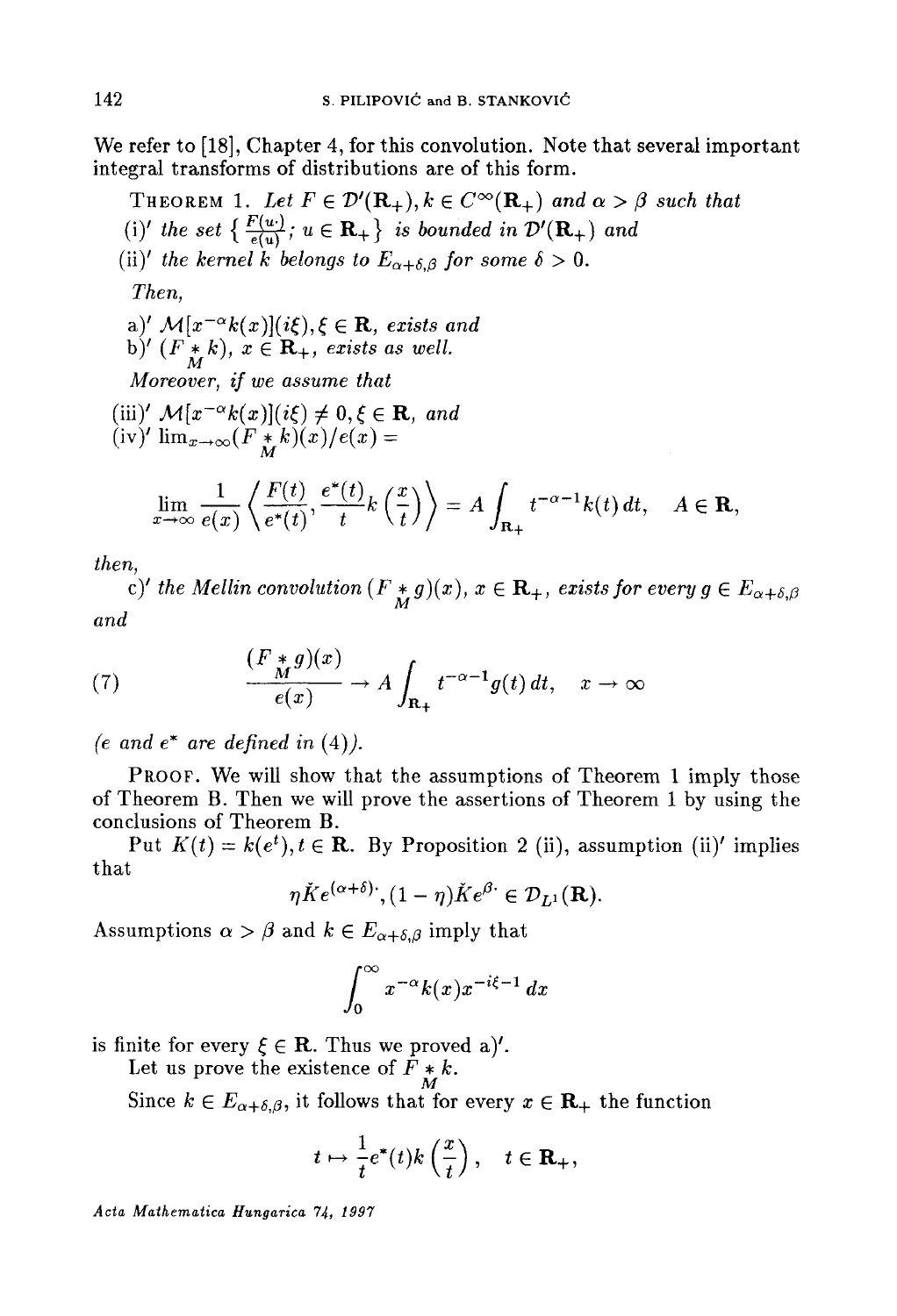belongs to  $\tilde{\mathcal{D}}_{L_1}(\mathbf{R}_+)$ . Proposition 2 (iii) gives that  $c^*(-+h)\check{K} \in \mathcal{D}_{L_1}(\mathbf{R})$  for every  $h \in \mathbf{R}$ .

Since

$$
\chi_2\big[c^*(\cdot+h)\check{K}\big](t) = \frac{1}{t}c^*(\log t + \log x)k(e^{-\log t}) = \frac{1}{t}e^*(tx)k\left(\frac{1}{t}\right),
$$

 $t \in \mathbf{R}_+$ ,  $x = e^h$ ,  $h \in \mathbf{R}$ , it follows that for every  $x \in \mathbf{R}_+$ 

$$
t \mapsto \frac{1}{t} e^*(tx) k\left(\frac{1}{t}\right), \quad x \in \mathbf{R}_+,
$$

belongs to  $\tilde{\mathcal{D}}_{L^{1}}(\mathbf{R}_{+}).$ 

Next, we prove that  $F/e^*$  belongs to  $\tilde{\mathcal{D}}'_{L^1}(\mathbf{R}_+)$ . Proposition 1 implies that

$$
\phi \mapsto \left\langle F(x), \frac{1}{x} \phi(\log x) \right\rangle, \quad \phi \in \mathcal{D}(\mathbf{R}),
$$

defines a distribution  $f \in \mathcal{D}'(\mathbf{R})$ . Assumption (i)' and

$$
\left\langle \frac{f(t+h)}{c(h)}, \phi(t) \right\rangle = \left\langle \frac{F(xp)}{e(p)}, \frac{1}{x} \phi(\log x) \right\rangle, \quad h = \log p, \quad p > 0
$$

imply that for every  $\phi \in \mathcal{D}(\mathbf{R})$ 

$$
\left\{ \left\langle \frac{f(t+h)}{c(h)}, \phi(t) \right\rangle; \quad h \in \mathbf{R} \right\}
$$

is a bounded set of continuous functions on  $R$  (c is defined in (2)). This implies that  $f/c^* \in \mathcal{B}'$ . In fact, this is proved in [8] p. 512. Let  $\varphi \in \mathcal{D}(\mathbf{R}_+).$ We have

$$
\left\langle \frac{F(x)}{e^*(x)}, \varphi(x) \right\rangle = \left\langle \frac{f(y)}{c^*(y)}, e^y \varphi(e^y) \right\rangle.
$$

Proposition 1 implies that

$$
\frac{F}{e^*} = \frac{f}{c^*} \circ \chi_1 \quad \text{on} \quad \mathcal{D}(\mathbf{R}_+).
$$

Since  $\mathcal{D}(\mathbf{R}_+)$  is dense in  $\tilde{\mathcal{D}}_{L^1}(\mathbf{R})$ , we have

$$
\frac{F}{e^*} = \frac{f}{e^*} \circ \chi_1 \quad \text{on} \quad \tilde{\mathcal{D}}_{L^1}(\mathbf{R}_+).
$$

*Acta Mathematica tlungarlca 7.4, i997*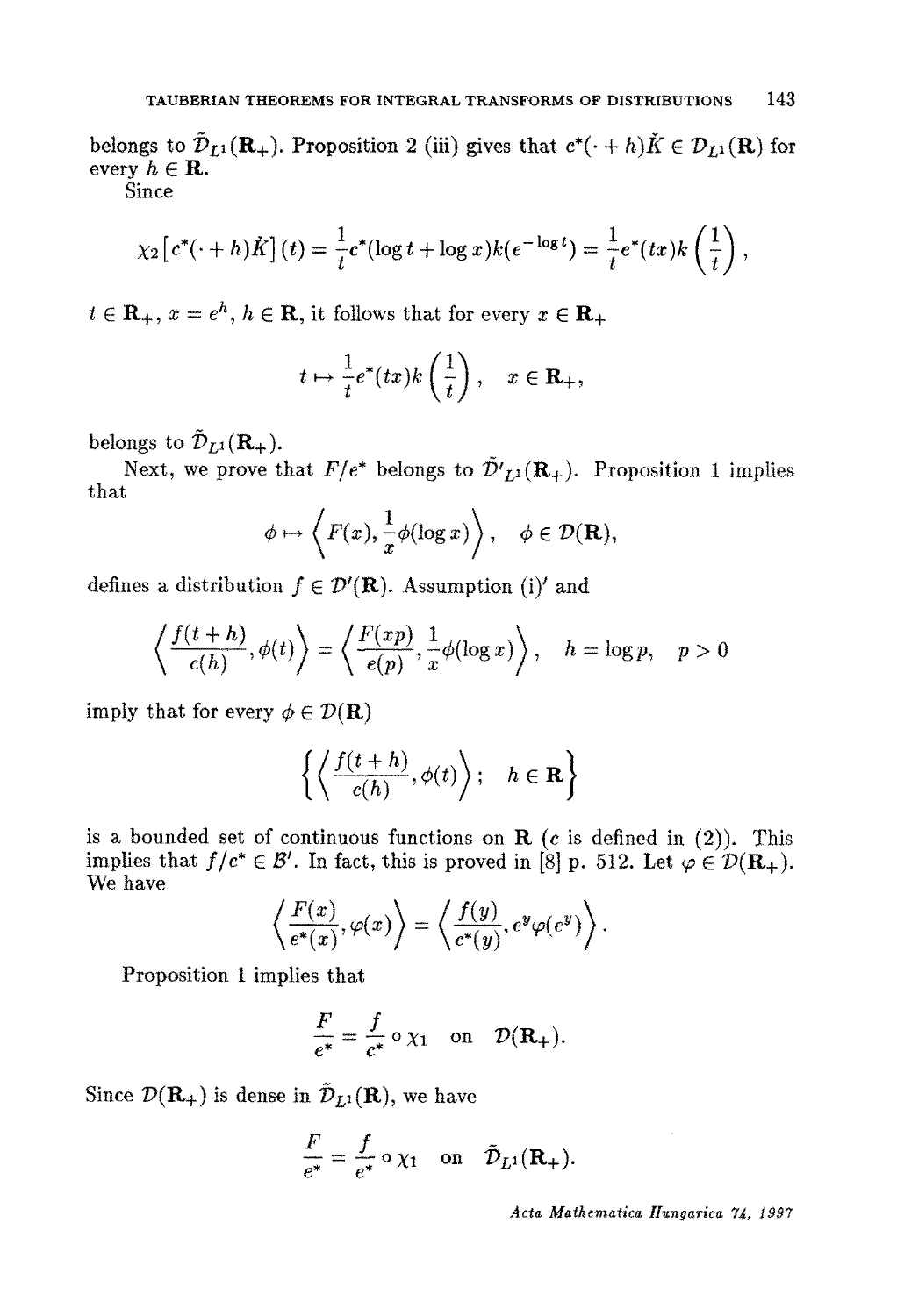Hence, the Mellin convolution  $F * k$  exists and  $\frac{M}{M}$ 

(8) 
$$
(f * K)(h) = (F *_{M} k)(p), \quad p = e^{h}, \quad h \in \mathbf{R}.
$$

Thus, we have proved b)'. Note that assumption  $(iii)'$  is equivalent to the assumption  $\mathcal{F}[K](\xi - i\alpha) \neq 0, \xi \in \mathbf{R}$ . By (8) we have that (iv)' implies (iv) in Theorem B. Now, Theorem B c) and  $(8)$ , with g instead of K, imply the assertions in Theorem 1 c)'.  $\Box$ 

COROLLARY TO THEOREM 1. If in Theorem 1,  $F \in S'_{+}$ ,  $A \neq 0$  and  $\alpha > \beta > -1$ , then the assumptions (i)'-(iv)' *imply that F has the quasiasymptotics related to e with the limit*  $A\Gamma(\alpha+1)\theta_{\alpha+1}$ .

PROOF. Formally, we have

$$
\frac{(F * g)(x)}{e(x)} = \frac{1}{e(x)} \left\langle F(t), \frac{1}{t} g\left(\frac{x}{t}\right) \right\rangle = \frac{1}{e(x)} \left\langle F(tx), \psi(x) \right\rangle,
$$

where  $\psi(x) = \frac{1}{x} g\left(\frac{1}{x}\right), x \in \mathbf{R}_{+}.$ 

Let  $\delta > 0$ . If we prove that for every  $\psi \in S_+$  there exists  $g \in E_{\alpha+\delta,\beta}$  such that

$$
x^{-1}g(x^{-1}) = \psi(x), \quad x \in \mathbf{R}_+,
$$

the above formal calculation holds (since  $F \in S_+$ ) and the assertion of the corollary follows from (7) because it implies that for every  $\psi \in \mathcal{S}_+$  $\lim_{x\to\infty} \frac{1}{e(x)} \langle F(tx), \psi(x) \rangle$  exists.

So, we have to prove that  $g(x) = (1/x)\psi(1/x)$ ,  $x \in \mathbb{R}$ , belongs to  $E_{\alpha+\delta,\beta}$ . Since for  $k \in \mathbb{N}$  and  $x \in \mathbb{R}_+$ ,

$$
g^{(k)}(x) = \frac{1}{x^{k+1}} \sum_{i=0}^{k} a_{i,k} \frac{1}{x^{i}} \psi^{(i)}\left(\frac{1}{x}\right); \quad a_{i,k} \in \mathbf{R}, \quad k \in \mathbf{N}_0,
$$

where  $a_{i,k}$  are suitable numbers, we have

$$
|q(x)x^{k-1}g^{(k)}(x)| \leq \sum_{i=0}^{k} |a_{i,k}|x^{-2-i-\alpha-\delta} \left|\psi^{(i)}\left(\frac{1}{x}\right)\right| < C, \quad 0 < x < e^{-1},
$$

and

$$
|q(x)x^{k-1}g^{(k)}(x)| \leq \sum_{i=0}^{k} |a_{i,k}|x^{-\beta-i-2} |\psi^{(i)}(\frac{1}{x})| \leq C x^{-\beta-2}, \quad x > 1.
$$

*Acta ]l~lathernatica Hungarica 74, 1997*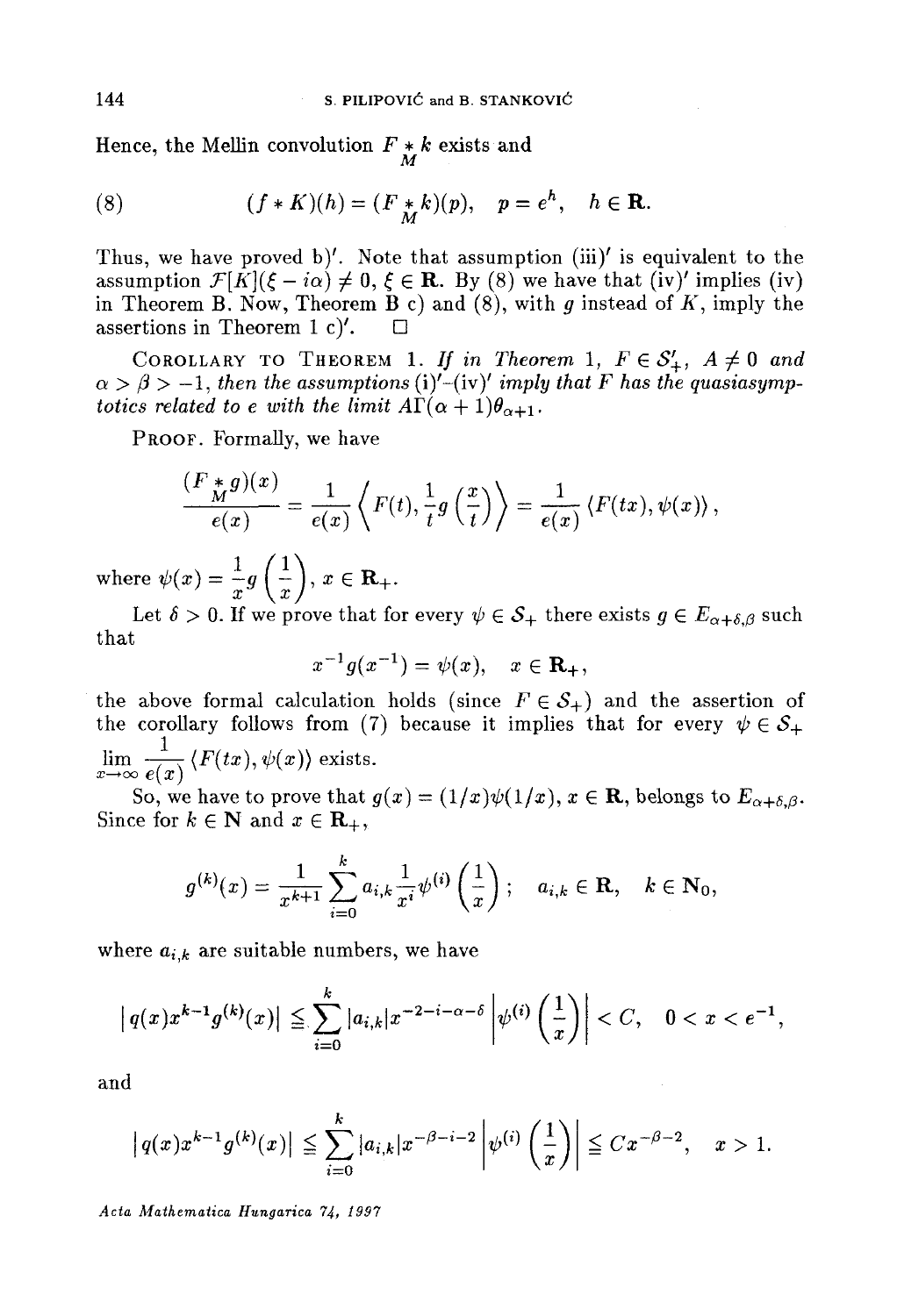This proves that  $q \in E_{\alpha+\beta,\beta}$ , if  $\alpha > \beta > -1$ .  $\Box$ 

Let  $\{\theta_{\alpha}; \alpha \in \mathbf{R}\}\)$  be the family of distributions given in Section 2 and  $F \in \mathcal{S}'_+$ . Let  $\overline{\phantom{a}}$ 

$$
F^{(-\alpha)} = \theta_{\alpha} * F, \quad \alpha \in \mathbf{R}.
$$

If  $\varphi \in \mathcal{S}_+$ , and  $m \in \mathbb{N}$ , then

(9) 
$$
u^{-m}\left\langle F^{(-m)}(u\xi),\varphi(\xi)\right\rangle=\left\langle F(u\xi),\left\langle \theta_m(t),\varphi(\xi+t)\right\rangle\right\rangle,
$$

where the mapping  $\varphi \mapsto \langle \theta_m(t), \varphi(\cdot + t) \rangle$  is an automorphism on  $S_+$  (cf. [15], **p. 52).** 

The next theorem is accomodated to later use.

THEOREM 2. Let  $f \in S'_+$ ,  $m \in N_0$  and  $\alpha > \beta$ . Assume: (i") *The set*  $\left\{\frac{f(u)}{u^{-m}e(u)};\ u \in \mathbf{R}_+\right\}$  *is bounded in S'<sub>+</sub>*. (ii") The kernel  $k_m$  belongs to  $E_{\alpha+\delta,\beta}$  for some  $\delta > 0$ . *Then, a"*)  $\mathcal{M}[x^{-\alpha}k_m(x)](i\xi), \xi \in \mathbf{R}$  exists and  $b^{(n)}$   $(f^{(-m)} * k_m)(x), x \in \mathbf{R}_+$ , exists, as well. *Moreover, if* 

(iii'') 
$$
\mathcal{M}[x^{-\alpha}k_m(x)](i\xi) \neq 0, \xi \in \mathbf{R}
$$
, and  
\n(iv'')  $\lim_{x \to \infty} (f^{(-m)} * k_m)(x)/e(x) = A(m) \int_{\mathbf{R}_+} \frac{1}{x} k_m(\frac{1}{x}) x^{\alpha} dx$ , where  $A(m)$ 

*E R, then:* 

 $c''$ ) *For every g*  $\in E_{\alpha+\delta,\beta}$ , the Mellin convolution  $(f^{(-m)} *_{M} g)(x), x \in \mathbf{R}_{+}$ , *exists and* 

d")  $\lim_{x \to \infty} \frac{(f^{(-m)} * g)(x)}{e(x)} = A(m) \int_{\mathbf{R}_+} \frac{1}{t} g\left(\frac{1}{t}\right) t^{\alpha} dt.$ 

*Particularly, if*  $\beta > -1$  and  $A(m) \neq 0$ , then  $F \stackrel{q}{\sim} A(m)\Gamma(\alpha + 1)\theta_{\alpha+1-m}$ *related to*  $u^{-m}e(u)$ *.* 

**PROOF.** If f satisfies (i''), then (9) implies that  $\{\frac{f^{(-m)}(u)}{e(u)}; u \in \mathbf{R}_+\}$  is a bounded set in  $\mathcal{D}'(\mathbf{R}_+)$ , as well. Thus,  $f^{(-m)}$  satisfies condition (i') in Theorem 1. By applying Theorem 1 to  $f^{(-m)}$  and  $k_m$  we obtain a''), b''), c'') and d") in Theorem 2. By the Corollary of Theorem 1 it follows that

$$
f^{(-m)} \stackrel{q}{\sim} A(m)\Gamma(\alpha+1)\theta_{\alpha+1}
$$
 related to  $e(u)$ .

Theorem 1, Section 3.1 in [15], implies

 $f \stackrel{q}{\sim} A(m)\Gamma(\alpha+1)\theta_{\alpha+1-m}$  related to  $u^{-m}e(u)$ .

*Ac~a Mathematica Hungarlca 74, 1997*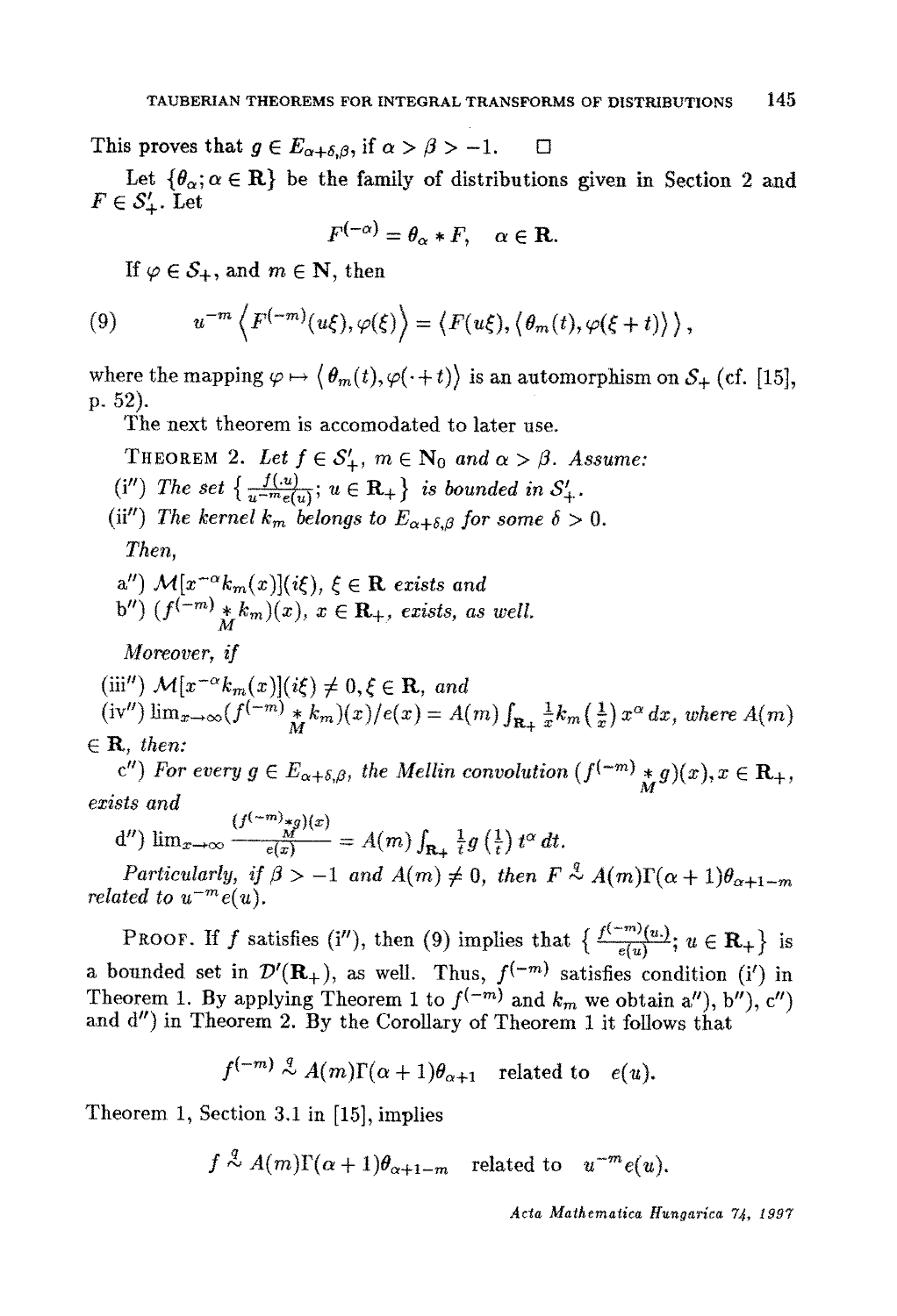Proposition A, and the change of variables  $t = e^x$ ,  $x \in \mathbb{R}$ , imply the next theorem.

THEOREM 3. Let F and  $k \in L^1_{loc}(\mathbf{R}_+)$  and  $\alpha > \beta$ ,  $\delta > 0$ , be such that i)  $F/e \in L^{\infty}(\mathbf{R}_{+}),$ i)  $k(t)t^{-(\alpha+\delta+1)} \in L^1((0,1))$  *and*  $k(t)t^{-(\beta+1)} \in L^1((1,\infty))$ .

*Then, there exist* 

$$
(F_{\stackrel{*}{M}}k)(x) = \int_0^\infty F(t)k\left(\frac{x}{t}\right)\frac{dt}{t}, \quad x \in \mathbf{R}_+,
$$

*and*  $\mathcal{M}[x^{-\alpha}k(x)](i\xi), \xi \in \mathbf{R}$ . If

iii)  $\mathcal{M}[x^{-\alpha}k(x)](i\xi) \neq 0, \xi \in \mathbf{R}$ , and

iv)  $\lim_{x\to\infty} (F * k)(x)/e(x) = A \int_0^\infty k(t) t^{-\alpha-1} dt$ ,

*then* 

$$
\lim_{x \to \infty} (F^*_{M} \psi)(x) / e(x) = A \int_0^{\infty} \psi(t) t^{-\alpha - 1} dt, \quad A \in \mathbf{R},
$$

*for every*  $\psi \in L^1_{loc}(\mathbf{R}_+)$  *such that*  $\psi(t)t^{-(\alpha+\delta+1)} \in L^1((0,1))$  *and*  $\psi(t)t^{-\beta-1}$  $\in L^1((1,\infty))$  *hold. In particular, if*  $\beta > -1$ *, then* 

$$
\int_0^x F(t) dt \sim \frac{A}{\alpha+1} x^{\alpha+1} L(x), \quad x \to \infty.
$$

REMARK. Theorem 1.7.5 in [1], gives conditions which together with the last relation imply that  $F(x) \sim Ax^{\alpha}L(x), x \to \infty$ .

In the context of Theorem 3 see also [4] and Theorem 4.8.3 in [1].

#### **5. Applications on special integral transforms**

Theorems A and B and in Proposition A are concerned with the so-called convolution transforms. Integral transforms, to which Theorems 2 and 3 can be applied, are of Mellin convolution type.

5.1. *Integral transforms with kernels in the Zemanian spaces*  $\mathcal{L}_{a,b}$  and  ${\cal M}_{a,b}$ . Zemanian introduced in [18] the spaces  ${\cal L}_{a,b}$  and  ${\cal M}_{a,b}$  in order to define the Laplace and Mellin integral transforms of generalized functions. Recall

$$
\mathcal{L}_{a,b} = \left\{ \varphi \in C^{\infty}(\mathbf{R}); \, \gamma_k(\varphi) = \sup_{t \in \mathbf{R}} \left| \mathcal{H}_{a,b}(t) \varphi^{(k)}(t) \right| < \infty, \quad k \in \mathbf{N}_0 \right\},\,
$$

where  $H_{a,b}(t) = e^{at}, t \ge 0$  and  $H_{a,b}(t) = e^{bt}, t < 0$ .

*Acta Mathematlca Hungarica 7,(, i997*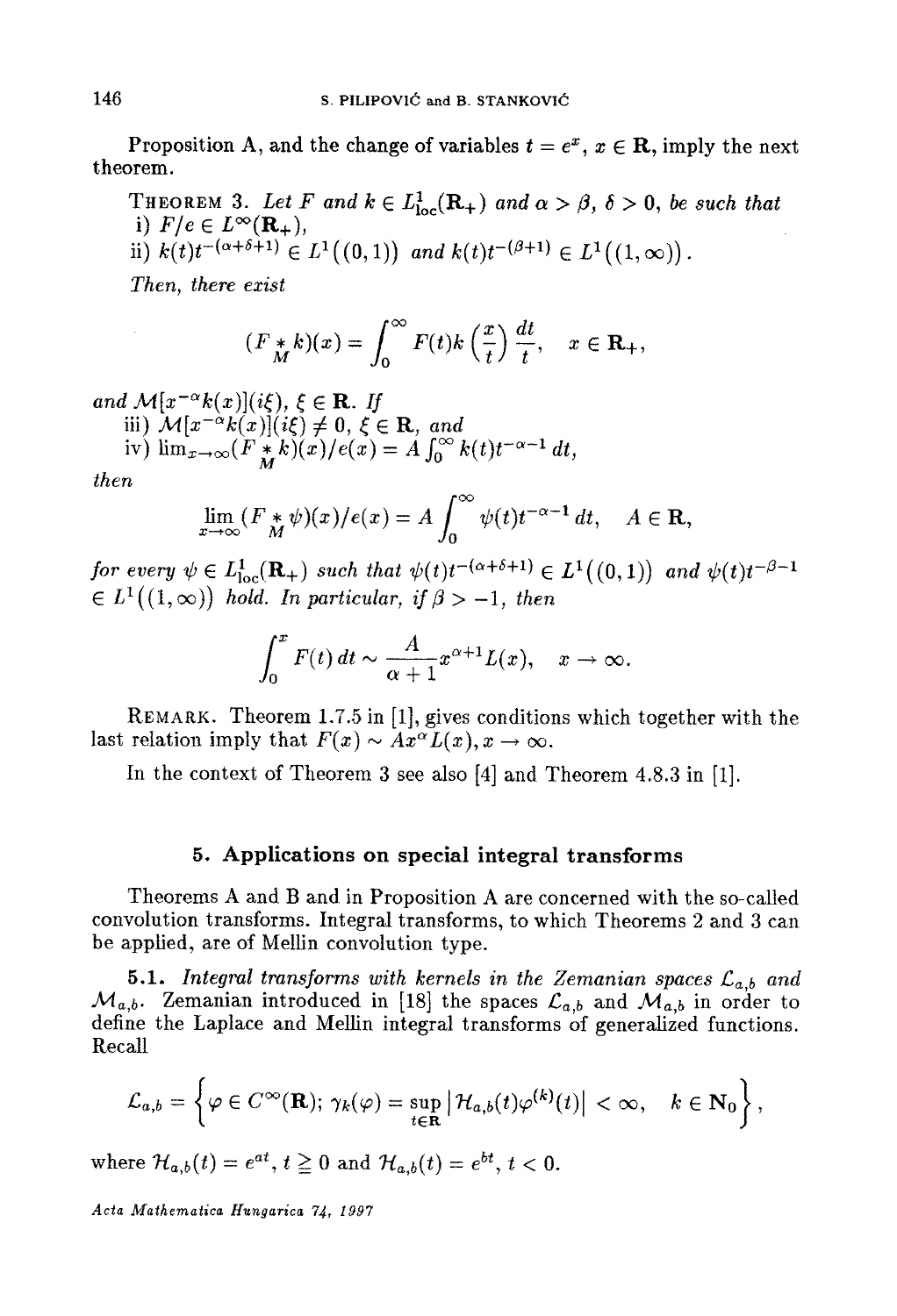Note that  $\gamma_k$ ;  $k \in \mathbb{N}$  are seminorms and  $\gamma_0$  is a norm in  $\mathcal{L}_{a,b}$ .

If the kernel  $\check{K}$  belongs to  $\mathcal{L}_{a,b}$  then it satisfies condition (ii) of Theorem B for  $a > \alpha > \beta > b$ . This follows from

$$
(\eta(x)\exp((\alpha+\delta)x)\check{K}(x))^{(m)}
$$
  
=
$$
\sum_{i=0}^{m} {m \choose i} (\alpha+\delta)^{m-j} e^{-(a-\alpha-\delta)x} e^{ax} \check{K}^{(i)}(x), \quad x > \omega,
$$

and

$$
((1-\eta(x))\exp(\beta x)\check{K}(x))^{(m)}=\sum_{i=0}^m\binom{m}{i}\beta^{m-j}e^{(\beta-b)x}e^{bx}\check{K}^{(i)}(x),\quad x<-\omega,
$$

where  $0 < \delta < a - \alpha$  and  $\omega$  is a large enough positive number.

*In such a way Theorem B can be applied to all transforms of convolution type whose kernels belong to*  $\mathcal{L}_{a,b}$  *with*  $a > \alpha > \beta > b, 0 < \delta < a - \alpha$ .

The space  $\mathcal{M}_{a,b}$  is defined as follows (cf. [18]). Let

$$
\xi_{a,b}(x) = x^{-a}, \quad 0 < x \leq 1; \quad \xi_{a,b}(x) = x^{-b}; \quad 1 < x < \infty.
$$

Then

$$
\mathcal{M}_{a,b} = \left\{ \psi \in C^{\infty}(\mathbf{R}_{+}); \sup_{0 < x < \infty} |\xi_{a,b}(x)x^{k+1}\psi^{(k)}(x)| < \infty, k \in \mathbf{N}_0 \right\}.
$$

The mapping:  $\theta(x) \rightarrow e^{-t}\theta(e^{-t}), x = e^{-t}$ , is an isomorphism of  $\mathcal{M}_{a,b}$  onto  $\mathcal{L}_{a,b}$ . If  $\psi \in \mathcal{M}_{a,b}$  and  $a > a+1 > \beta+1 > b$ ,  $0 < \delta < a-\alpha-1$ , then  $\psi \in E_{\alpha+\delta,\beta}$ . This follows from

$$
\left| x^{k-1} q(x) \psi^{(k)}(x) \right| \leq x^{-(\alpha - a + \delta + 2)} |x^{k+1-a} \psi^{(k)}(x)|
$$
  
\n
$$
\leq C_1 x^{-(\alpha - a + \delta + 2)}, \quad 0 < x < e^{-1},
$$
  
\n
$$
\left| x^{k-1} q(x) \psi^{(k)}(x) \right| \leq x^{-(\beta - b + 2)} |x^{k+1-b} \psi^{(k)}(x)|
$$
  
\n
$$
\leq C_2 x^{-(\beta - b + 2)}, \quad x > e^{-1}.
$$

Hence, Theorem 2 can be applied to transforms which are of Mellin con*volution type with kernels in*  $\mathcal{M}_{a,b}$ ,  $a > a+1 > \beta+1 > b$ ,  $0 < \delta < a-\alpha-1$ .

5.2. *Laplace transform.* The most precise Tauberian theorem for the Laplace transform of distributions can be found in [15]. We refer to [13] and [14] for the Tauberian theorems concerning positive measures.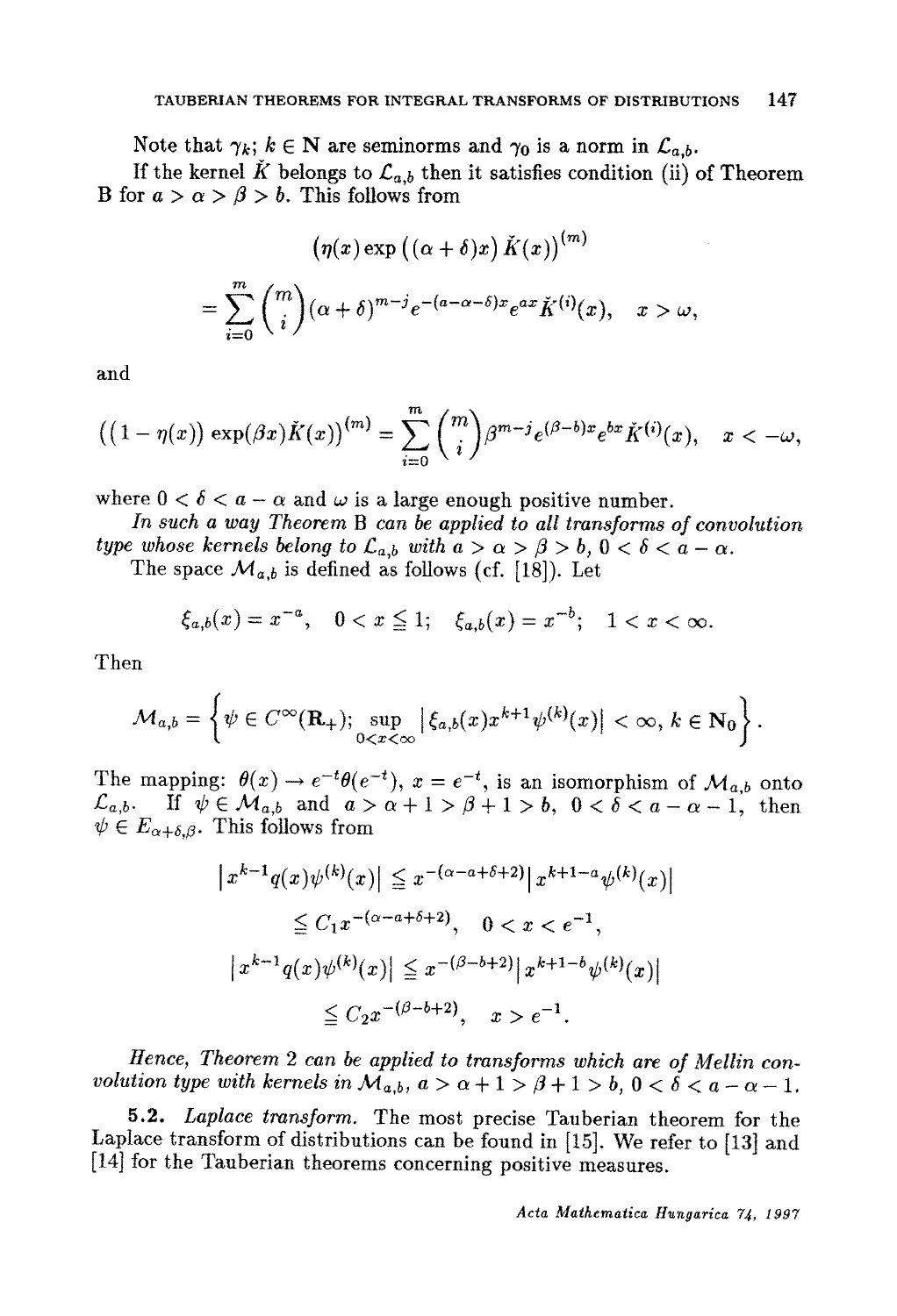Recall that the Laplace transform of an  $S \in \mathcal{S}'_+$  is defined by

$$
\tilde{S}(z) = \langle S(t), e^{izt} \rangle, \quad z = x + iy \in \mathbf{R} + i\mathbf{R}_+.
$$

THEOREM 4. Let  $f \in S'_+, m \in \mathbb{N}_0$ ,  $\alpha > \beta > -1$ . *Assume:* 

a) The set 
$$
\left\{\frac{1}{u-m_e(u)}; u \in \mathbf{R}_+\right\}
$$
 is bounded in  $S'_+$ .  
b)  $\lim_{y \to 0^+} \frac{y}{y^m e\left(\frac{1}{y}\right)} \left\langle f(t), e^{-yt} \right\rangle = A \int_0^\infty e^{-t} t^\alpha dt, \quad A \in \mathbf{R}$ .

*Then f*  $\stackrel{q}{\sim}$  AT $(\alpha + 1)\theta_{\alpha-m+1}$  *related to e.* 

**PROOF.** If  $y > 0$ , then  $e^{-y} \in S_+$  and

$$
\langle f(t), e^{-yt} \rangle = y^m \langle f^{(-m)}(t), e^{-yt} \rangle, \quad y > 0.
$$

Put  $k_m(t) = t^{-1} \exp(-1/t), t \in \mathbf{R}_+$ . Then  $k_m \in E_{\alpha+\delta,\beta}$  for any  $\alpha > \beta$ ,  $\beta > -1$  and  $\delta > 0$ . Therefore,

$$
(f^{(-m)} *_{M} k_{m}) \left(\frac{1}{y}\right) = y^{-m+1} \langle f(t), e^{-yt} \rangle
$$

and

$$
\mathcal{M}(t^{-\alpha}k_m(t))(i\xi) = \int_0^\infty e^{-t}t^{\alpha+i\xi} dt = \Gamma(\alpha+1+i\xi) \neq 0,
$$
  

$$
\xi \in \mathbf{R}, \quad \alpha+1 > 0.
$$

Now Theorem 4 follows from Theorem 2 (with  $k = k_m$ .)

REMARK. In [15] , Section 7, Theorem 2, the authors proved the assertion of Theorem 4 under the assumptions b) and, instead of a) the following one:

There are  $M > 0$ ,  $\sigma > 0$  and  $y_0 > 0$  such that

(10) 
$$
\left|\frac{y^{n-m+1}}{e\left(\frac{1}{y}\right)}\langle f(t), e^{-yt}\rangle\right| \leq Mn!n^{\sigma}, \quad 0 < y \leq y_0, \quad n \in \mathbb{N}.
$$

5.3. *Stieltjes transform.* Lavoine and Misra [3] defined the Stieltjes transform by introducing the space  $\mathcal{J}'(r)$ ,  $r \in \mathbf{R} \setminus (-\mathbf{N})$ . It is the space of all distributions  $f \in \mathcal{S}'_+$  such that there exist  $m \in \mathbb{N}_0$  and a locally integrable function  $F$ , supp  $F \subset [0,\infty)$  such that  $f = D^m F$  and

$$
\int_{\mathbf{R}_+} |F(t)| (t+\beta)^{-r-1-m} dt < \infty \quad \text{for some} \quad \beta > 0.
$$

Acta Mathematica Hungarica 74, 1997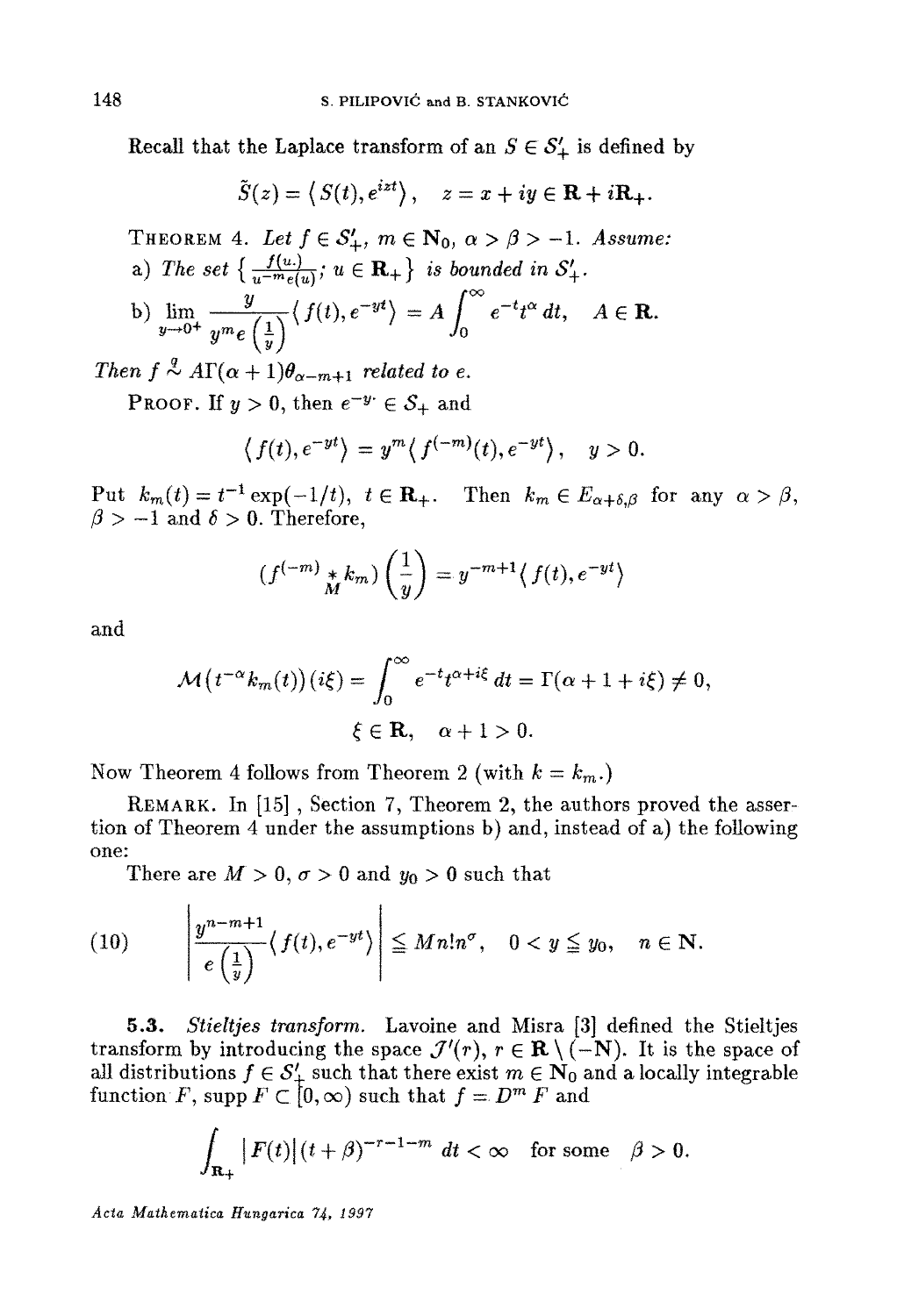The Stieltjes transform of an  $f \in \mathcal{J}'(r)$  is defined by

(11) 
$$
S_r[f](s) = (r+1)_m \int_0^\infty F(t)(t+s)^{-r-m-1} dt, \quad s \in \mathbb{C} \setminus (-\infty, 0],
$$

where

$$
(r+1)m = (r+1)...(r+m) = \frac{\Gamma(r+m+1)}{\Gamma(r+1)}, \quad (r+1)0 = 1.
$$

Relation (11) can be written in the form

$$
S_r[f](s) = (r+1)_m \langle f^{(-m)}(t), (t+s)^{-r-m-1} \rangle, \quad s \in \mathbf{C} \setminus (-\infty, 0].
$$

We shall use the identity

(12) 
$$
\frac{s^{r+m+1}}{(r+1)_m} S_r[f](s) = \left\langle f^{(-m)}(t), \left(\frac{t}{s}+1\right)^{-r-m-1} \right\rangle, \quad s \in \mathbf{R}_+.
$$

The next theorem follows from Theorem 2.

**THEOREM** 5. Let  $f \in S'_+$ ,  $m \in N_0$ ,  $r + m + 1 > \alpha + 1 > \beta + 1 > 0$  and  $\delta > 0$ . Assume: *a)* The set  $\left\{\frac{f(u)}{u - m e(u)}$ ;  $u > 0\right\}$  *is bounded in*  $S'_{+}$ *.* 

*Then,*  $S_r[f](u)$ ,  $u \in \mathbf{R}_+$ , exists. If moreover,

b) 
$$
\lim_{u \to \infty} \frac{1}{u^{-(r+m)}e(u)} S_r[f](u) = C_m, C_m \in \mathbf{R},
$$

*then for every*  $g \in E_{\alpha+\delta,\beta}$ *,* 

$$
(13)
$$

$$
\lim_{u\to\infty}\left\langle\frac{f^{(-m)}(\xi u)}{e(u)},\frac{1}{\xi}g\left(\frac{1}{\xi}\right)\right\rangle=C_m\frac{\Gamma(r+1)}{\Gamma(r+m-\alpha)}\left\langle\theta_{\alpha+1}(\xi),\frac{1}{\xi}g\left(\frac{1}{\xi}\right)\right\rangle.
$$

*Hence,* 

(14) 
$$
f^{(-m)} \stackrel{g}{\sim} C_m \frac{\Gamma(r+1)}{\Gamma(r+m-\alpha)} \theta_{\alpha+1} \quad related \ to \quad e(u)
$$

*and* 

(15) 
$$
f \stackrel{q}{\sim} C_m(\Gamma(r+1)/\Gamma(r+m-\alpha))\theta_{\alpha+1-m}
$$
 related to  $u^{-m}e(u)$ .

*Acta A4athematica Hungavica 7"\$, t997*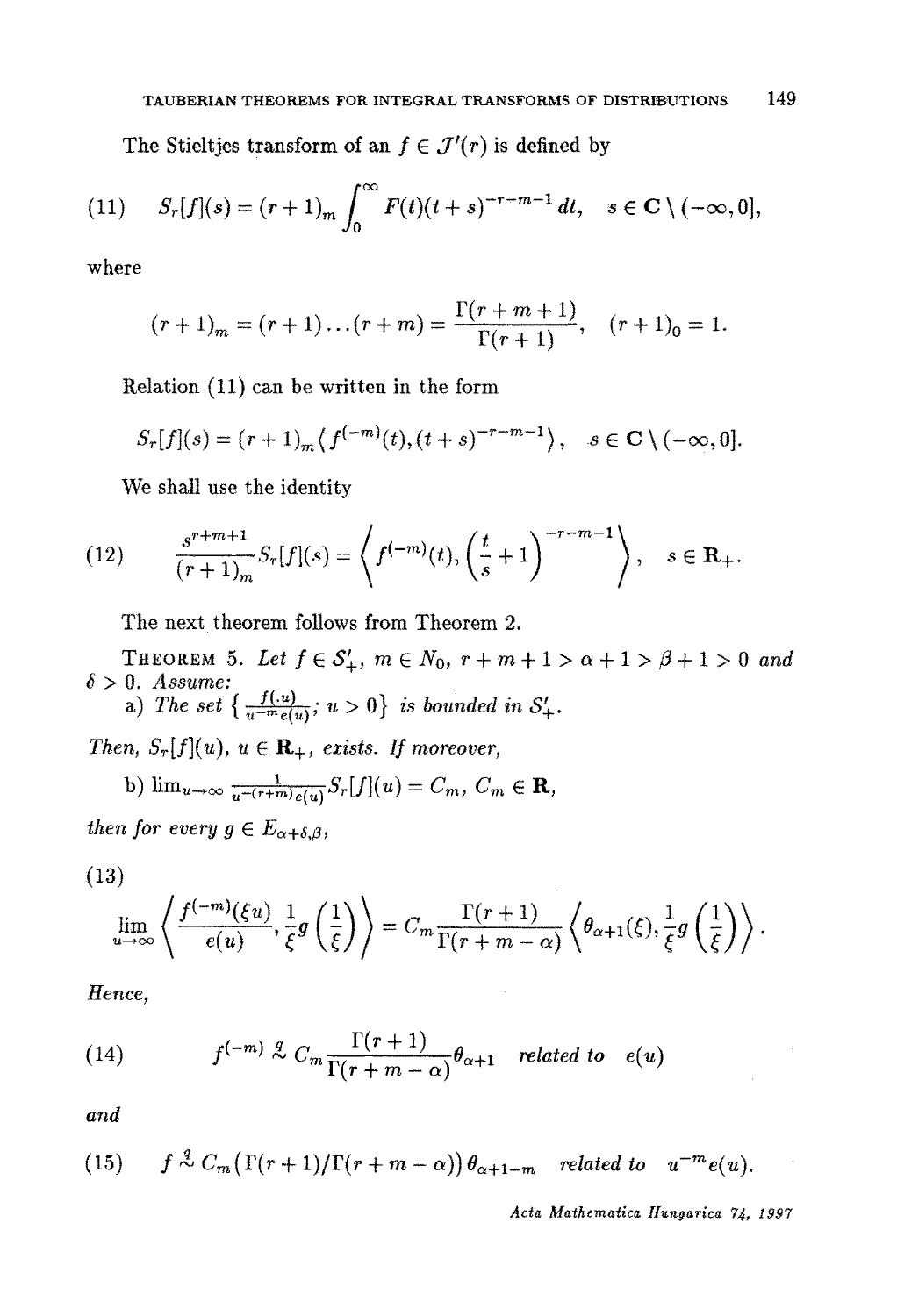PROOF. Let  $F = f^{(-m)}$  and

$$
k_m(t) = \frac{1}{t} \left( \frac{1}{t} + 1 \right)^{-(r+m+1)}, \quad t \in \mathbf{R}_+.
$$

Since  $r+m+1>\alpha+1>\beta+1>0$  and

$$
q(x)x^{p-1}k_m^{(p)}(x) = \sum_{i=0}^p a_{i,p}q(x)x^{-i-2}\left(\frac{1}{x}+1\right)^{-(r+m+i+1)}, \quad x \in \mathbf{R}_+,
$$

it follows that  $k_m \in E_{\alpha+\delta,\beta}$ . Note that  $t^{-1}k_m(t^{-1}) = (t+1)^{-(r+m+1)}$ ,  $t \in \mathbf{R}_+$ . This and (12) imply

(16) 
$$
(f^{(-m)} *_{M} k_{m})(u) = \langle f^{(-m)}(\xi u), (\xi + 1)^{-(r+m+1)} \rangle
$$

$$
= \frac{1}{u} \left\langle f^{(-m)}(t), \left( \frac{t}{u} + 1 \right)^{-(r+m+1)} \right\rangle = \frac{u^{r+m}}{(r+1)_m} S_r[f^{(-m)}](u), \quad u \in \mathbf{R}_+.
$$

We shall show that the conditions of Theorem 2 hold for f and  $k = k_m$ . In fact (i) is a) and (iii") follows from

$$
\mathcal{M}[x^{-\alpha}k_m(x)](i\xi)=\frac{\Gamma(\alpha+1+i\xi)\Gamma(r+m-\alpha-i\xi)}{\Gamma(r+m+1)}\neq 0, \quad \xi\in\mathbf{R}.
$$

Condition b) and (16) imply (iv") of Theorem 2:

$$
\lim_{u \to \infty} \frac{(f^{(-m)} \underset{M}{*} k_m)(u)}{e(u)} = \lim_{u \to \infty} \frac{u^{r+m}}{(r+1)_m e(u)} S_r[f](u)
$$

$$
= \frac{C_m}{(r+1)_m} = A_m \int_0^\infty \frac{t^\alpha}{(t+1)^{r+m+1}} dt = A_m \int_0^\infty \frac{1}{x} k_m \left(\frac{1}{x}\right) x^\alpha dx
$$

where  $A_m = \frac{C_m \Gamma(r+1)}{\Gamma(r+m-\alpha)}$ .

Theorem 2 implies (13) and (14) since  $S_+ \subset E_{\alpha+\delta,\beta}$ . As in the proof of Theorem 2 we have that the quasiasymptotic behaviour of  $f^{(-m)}$  implies the appropriate quasiasymptotic behaviour of  $(f^{(-m)})^{(m)} = f$  and this is given **in (15).** 

*Acta Mafhemalica Hungarica 7.4, 1997*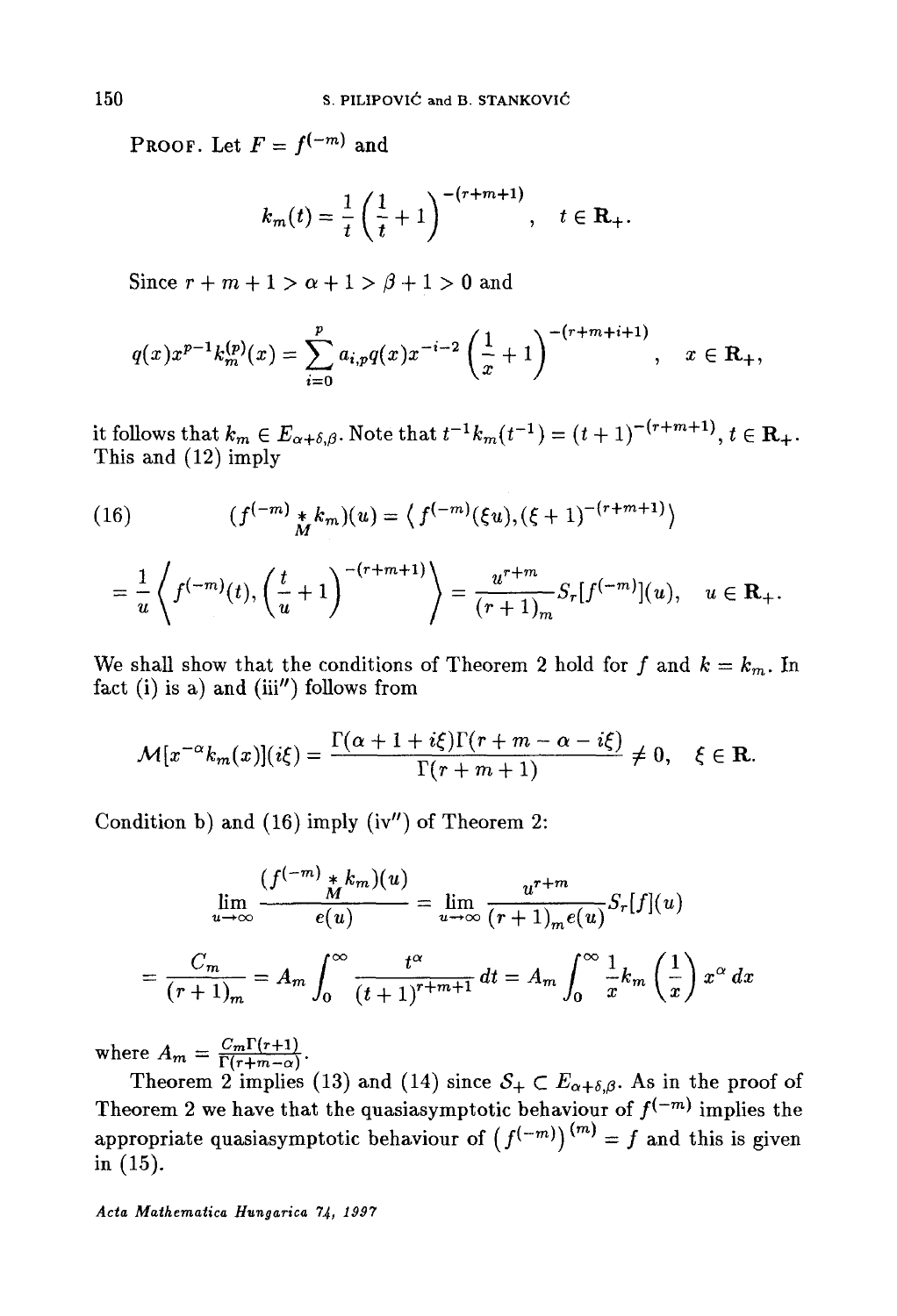5.4. *Weierstruss transform.* The Weierstrass transform is related to the space  $\mathcal{K}'_1$  ([2]). Recall

$$
\mathcal{K}_1 \equiv \left\{ \phi \in C^{\infty}(\mathbf{R});
$$
  

$$
\|\phi\|_{k} \equiv \sup_{x \in \mathbf{R}, 0 \leq \alpha \leq k} \left\{ \left| \phi^{(\alpha)}(x) \right| \exp(k|x|) \right\} < \infty, k \in \mathbf{N}_0 \right\}.
$$

Let

$$
k(s,t)=\frac{1}{(4\pi t)^{1/2}}\exp(-s^2/4t), \quad s\in\mathbf{C}, \quad t>0.
$$

The Weierstrass transform,  $W_t(f)$ ,  $t > 0$ , of  $f \in \mathcal{K}'_1$  is defined by

$$
W_t(f)(s) = \langle f(x), k(s-x,t) \rangle = (f * k(\cdot,t))(s), \quad s \in \mathbf{C}, \quad |\arg s| < \pi/4.
$$

A Tauberian type theorem for this transform, in the case when  $c(h) \equiv 1$ , is given in [9]. The next one is more general.

THEOREM 6. Let  $f \in \mathcal{D}'(\mathbf{R})$ ,  $\alpha > \beta$ , and let the set  $\left\{ \frac{f(\cdot+h)}{c(h)} : h \in \mathbf{R} \right\}$  be *bounded in*  $\mathcal{D}'(\mathbf{R})$ . Then  $W_t(f)(s)$  exists for  $s \in \mathbf{C}$ ,  $|\arg s| \leq \pi/4$  and  $t > 0$ . *Moreover, if we assume* 

$$
\lim_{h \to \infty} \frac{1}{c(h)} W_{t_0}[f](h) = \frac{A(t_0)}{(4\pi t_0)^{1/2}} \int_{-\infty}^{\infty} \exp(-x^2/4t_0) \exp(-\alpha x) dx
$$

$$
= A(t_0) \exp(\alpha^2 t_0) = B(t_0),
$$

*then* 

(17) 
$$
\lim_{h \to \infty} \left\langle \frac{f(x+h)}{c(h)}, \psi(x) \right\rangle = B(t_0) \exp(-\alpha^2 t_0) \left\langle e^{\alpha x}, \psi(x) \right\rangle
$$

*for every*  $\psi \in C^{\infty}$  *such that*  $\eta \check{\psi}$  exp $((\alpha + \delta) \cdot)$  *and*  $(1 - \eta) \check{\psi}$  exp $(\beta \cdot)$  *belong to*  $\mathcal{D}_L(\mathbf{R})$ .

The proof follows by showing that the conditions of Theorem B are satisfied. We omit the details.

REMARK. If  $A(t_0) \neq 0$ , then (17) implies that f has the S-asymptotics related to c with the limit  $B(t_0) \exp(-\alpha^2 t_0) \exp(\alpha x)$  in  $\mathcal{D}'(\mathbf{R})$  and in  $\mathcal{K}'_1$ . We refer to [7] for the S-asymptotic behaviour of distributions.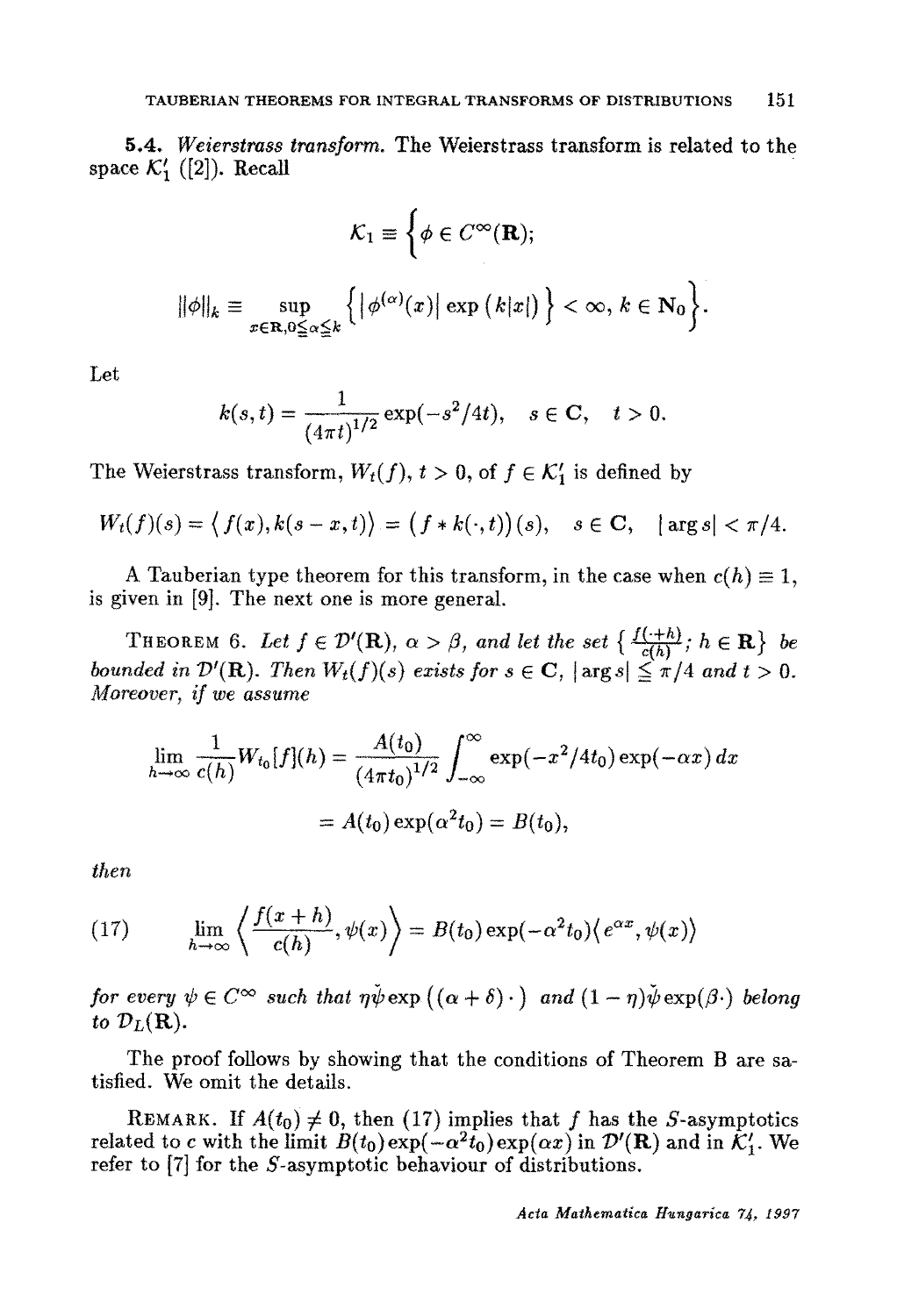**5.5.**  *The Poisson transform.* The Poisson transform of a distribution  $f \in \mathcal{D}'(\mathbf{R})$  is defined by

$$
P[f](x,y) = \left(f(t) * \frac{y}{t^2 + y^2}\right)(x) = \left\langle f(t), \frac{y}{(x-t)^2 + y^2}\right\rangle, \quad y > 0, \quad x \in \mathbb{R}
$$

(cf.  $[16]$ , p. 179). The equality

$$
\int_{-\infty}^{\infty} e^{-i\xi t} \frac{y}{t^2 + y^2} dt = e^{-|y\xi|}, \quad y > 0, \quad \xi \in \mathbf{R},
$$

and Theorem 1 imply:

THEOREM 7. Let  $f \in \mathcal{B}'$ . If for some  $y > 0$ 

$$
\lim_{x \to \infty} P[f](x, y) = a \int_{-\infty}^{\infty} \frac{y}{t^2 + y^2} dt, \quad a \in \mathbf{R},
$$

*then* 

$$
\lim_{x\to\infty}\big\langle f(t+x),\psi(t)\big\rangle=\big\langle a,\psi(t)\big\rangle
$$

*for every*  $\psi \in \mathcal{D}_{L_1}(\mathbf{R})$ .

REMARK. If  $a \neq 0$ , then the last equality means that f has the S-asymptotics in  $\mathcal{B}'$  related to  $c = 1$ .

#### References

- [1] N. H. Bingham, C. M. Goldie, and J. L. Teugels, *Regular Variation,* Cambridge University Press (Cambridge, 1989).
- [2] M. Hasumi, Note on the n-dimensional tempered ultra-distributions, *Tohoku Math.*  J., 13 (1961), 94-194.
- [3] J. Lavoine et O. P. Misra, Sur ta transformation de Stieltjes des distributions et son inversion au moyen de la transformation de Laplace, *C. R. Acad. Sc. Paris Sdrie A,* 290 (1980), 139-142.
- [4] J. Karamata, Neuer Beweis und Verallgemeinerung der Tauberschen Sätze, welche die Laplacesche und Stieltjessche Transformation betreffen, *J. Reine Angew. Math.,* 164 (1931), 27-39.
- [5] R. S. Pathak and S. K. Mishra, Asymptotic behaviours of a class of integral transforms in complex domains, *Proc. Edinburgh Math. Soc.,* 32 (1989), 231-247.
- [6] 3. Peetre, On the value of a distribution at a point, *Portug. Math.,* 27 (1968), 149-159.
- [7] S. Pilipović, B. Stanković and A. Takači, *Asymptotic Behaviour and Stieltjes Transformation of Distributions,* Teubner Verlagsgeesellschaft (Leipzig, 1990).
- [8] S. Pilipovid and B. Stankovi6, Wiener Tauberian theorems for distributions, *J. London Math. Soc.,* 47 (1993), 507-515.

*Acta Mathematica Hungarica 74, i997*